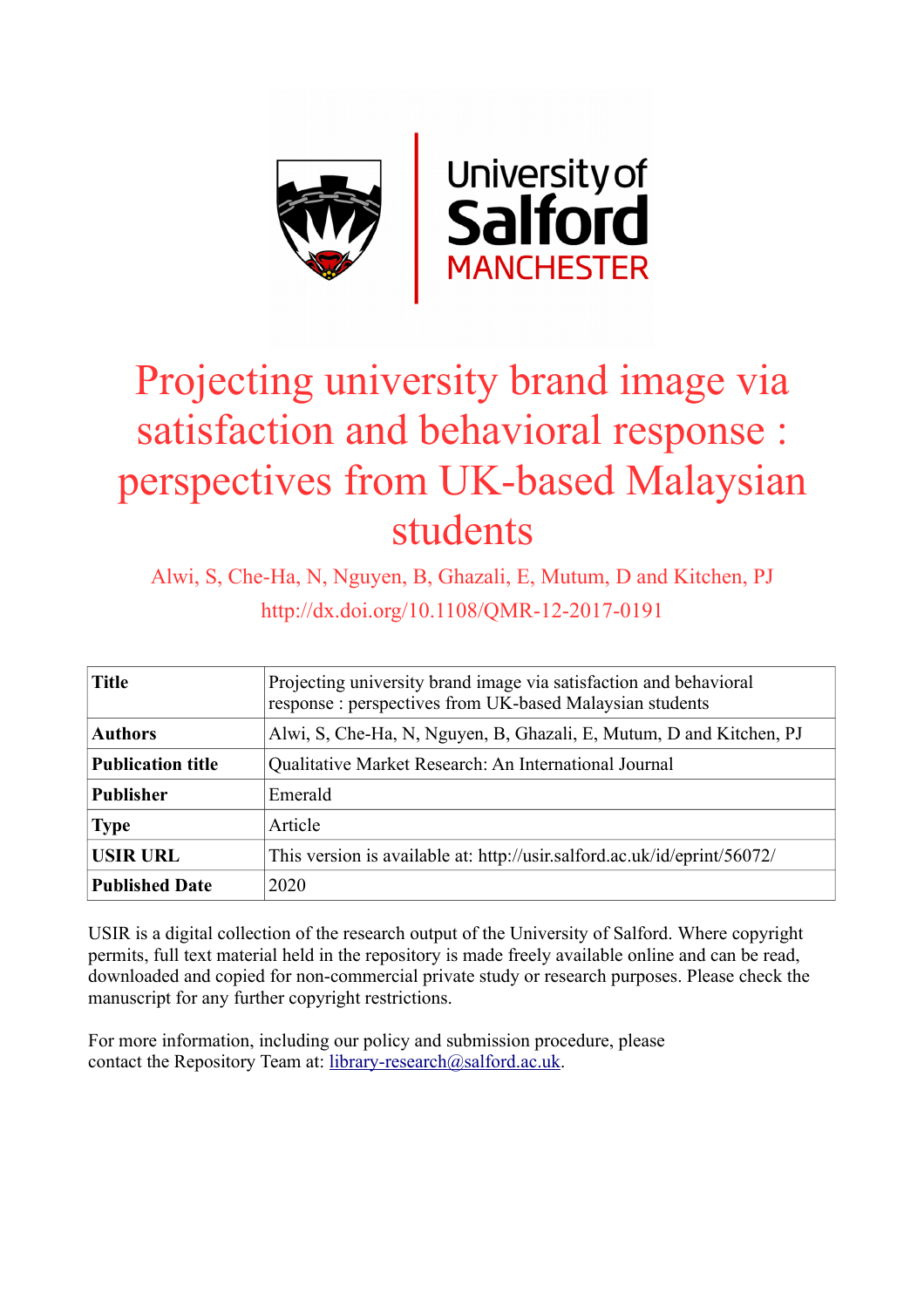

**Qualitative Market Re** 

# **Behavioral Response: Perspectives from UK-based Malaysian Students**

|                  | <b>Projecting University Brand Image via Satisfaction and</b><br><b>Behavioral Response: Perspectives from UK-based</b><br><b>Malaysian Students</b> |
|------------------|------------------------------------------------------------------------------------------------------------------------------------------------------|
| Journal:         | Qualitative Market Research                                                                                                                          |
| Manuscript ID    | QMR-12-2017-0191.R4                                                                                                                                  |
| Manuscript Type: | Research Paper                                                                                                                                       |
| Keywords:        | brand experience, satisfaction, corporate branding, higher education<br>branding, word-of-mouth, university brand image                              |
|                  |                                                                                                                                                      |
|                  | <b>SCHOLARONE™</b><br>Manuscripts                                                                                                                    |

| <b>SCHOLARONE™</b> |                    |  |  |
|--------------------|--------------------|--|--|
|                    | <b>Manuscripts</b> |  |  |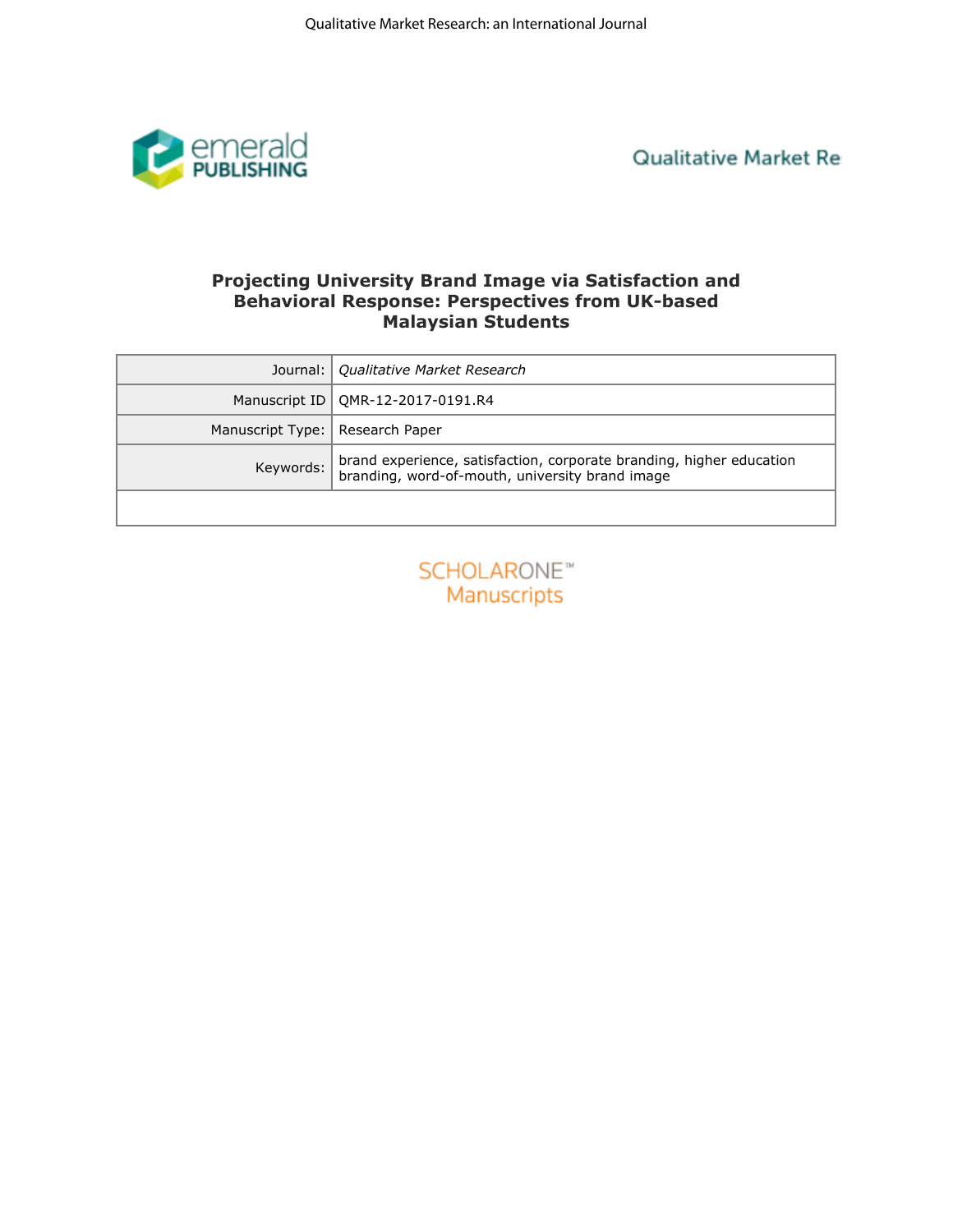# **Projection of University Brand Image via Satisfaction and Behavioral Response: Perspectives from UK-based Malaysian Students**

#### **Abstract**

tudy attempts to ascertain the essential dimensions and components of univortinal in<br>the brand image, including the cognitive attributes (service/educational qualit<br>attributes (corporate brand image) of the university. It This study attempts to ascertain the essential dimensions and components of university corporate brand image, including the cognitive attributes (service/educational quality) and affective attributes (corporate brand image) of the university. It builds on Schmitt's (1999) conceptualization of brand experience. In doing so, this study develops, explores, and presents a student-consumer behavioral response model based on students' experiences at a UK university, exploring the relationship between these attributes with satisfaction and behavioral response (word-of-mouth). Findings reveal that both branding aspects - brand experience and corporate brand image - follow a rational thought process before an affective component is then considered, resulting in brand promise and loyalty. This study identifies several important brand experiences such as social, functional and emotional in higher education that enhance a university corporate brand image and behavioral responses that guide brand positioning of a UK university for the Malaysian market. Based on the findings of this study, a conceptual framework has been presented. Theoretical and managerial implications are discussed with suggestions for future research.

**Keywords** – University brand image, brand experience, satisfaction, word-of-mouth, corporate branding, higher education branding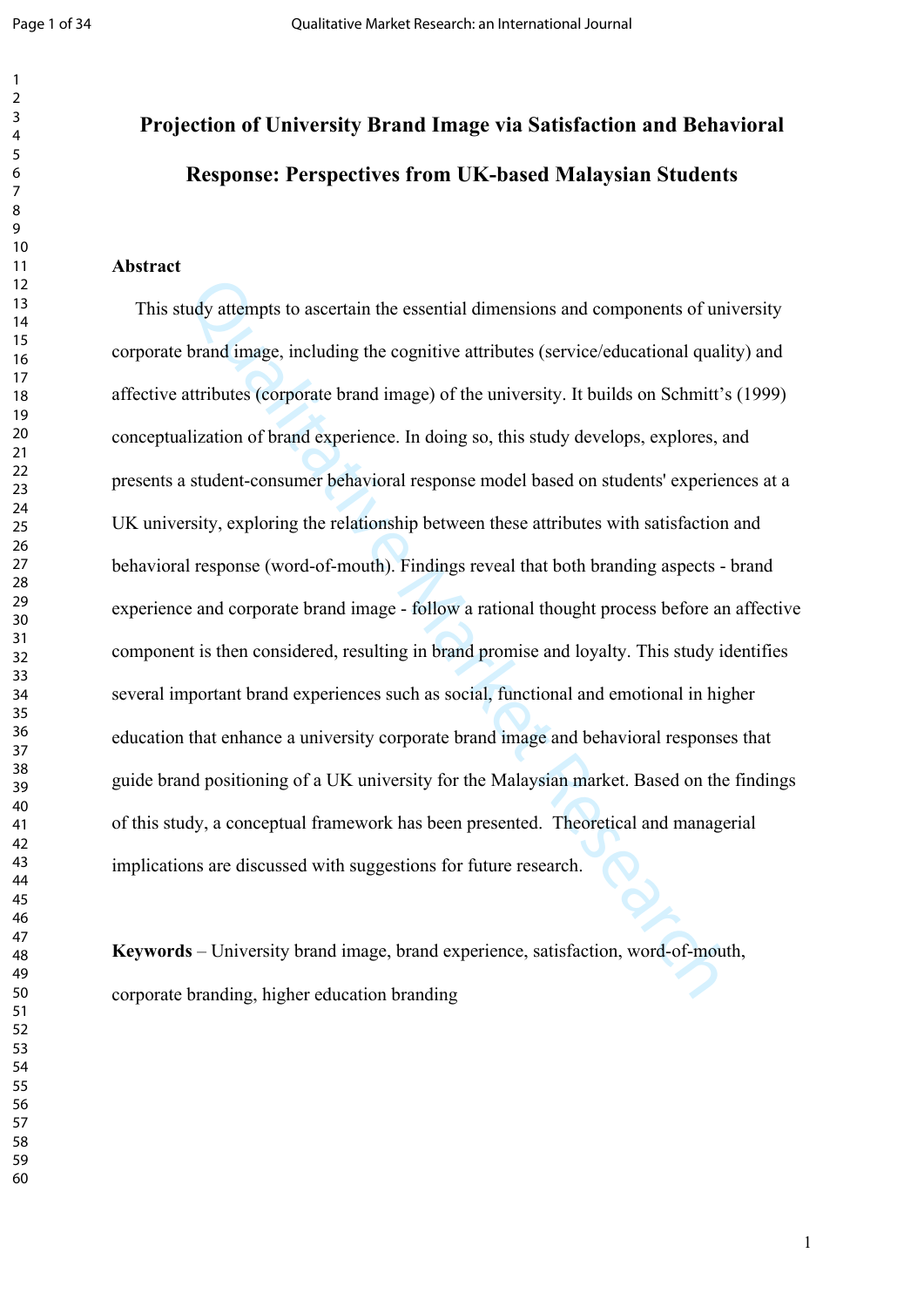#### **1. Introduction**

cived as more prestigious and better known than the competition (Nguyen<br>his has resulted in the growing importance of corporate branding within ed<br>as (Hemsley-Brown & Goonawardana, 2007; Melewar & Nguyen, 2015). I<br>several The increasing demand for higher education has made the sector among the fastestgrowing industries worldwide (Hemsley-Brown et al., 2016). Such growth and the need for evaluation by government funding bodies has led to competitive pressure among universities to be perceived as more prestigious and better known than the competition (Nguyen et al., 2019). This has resulted in the growing importance of corporate branding within educational institutions (Hemsley-Brown & Goonawardana, 2007; Melewar & Nguyen, 2015). For example, several researchers have proposed that higher educational institutions (HEI's) can effectively position their corporate or institutional brands by using corporate brand image (Balmer & Liao, 2007; Hemsley-Brown & Goonwardana, 2007; Bennett & Ali-Choudhury, 2009; Syed Alwi & Kitchen, 2014). By having a reputable image, a university will benefit in many ways, including improvements in various rankings, increased enrolment of excellent students, attracting funding opportunities, recruitment by top employers, and alumni donations (Davies & Chun, 2008; Curtis et al., 2009; Hemsley-Brown & Oplatka, 2015).

However, despite calls for positioning based on corporate brand image, to date, few scholars have focused upon corporate brand image in the higher education sector when modeling consumer-student behavioral response (e.g., Melewar & Akel, 2005; Hemsley-Brown & Oplatka, 2006; Curtis et al., 2009). Here corporate brand image refers to the image associated with the organization's brand and is based on the perceptions of the stakeholders' (Hatch, Schultz & Williamson, 2003; Bravo, Montaner, & Pina, 2012). Simões & Dibb (2001) emphasize the importance of brand orientation and used the terms corporate brand image and brand identity interchangeably. They highlight that each organization has its own personality, uniqueness and individuality. A strong brand image/identity was important for presenting a consistent internal and external image among stakeholders.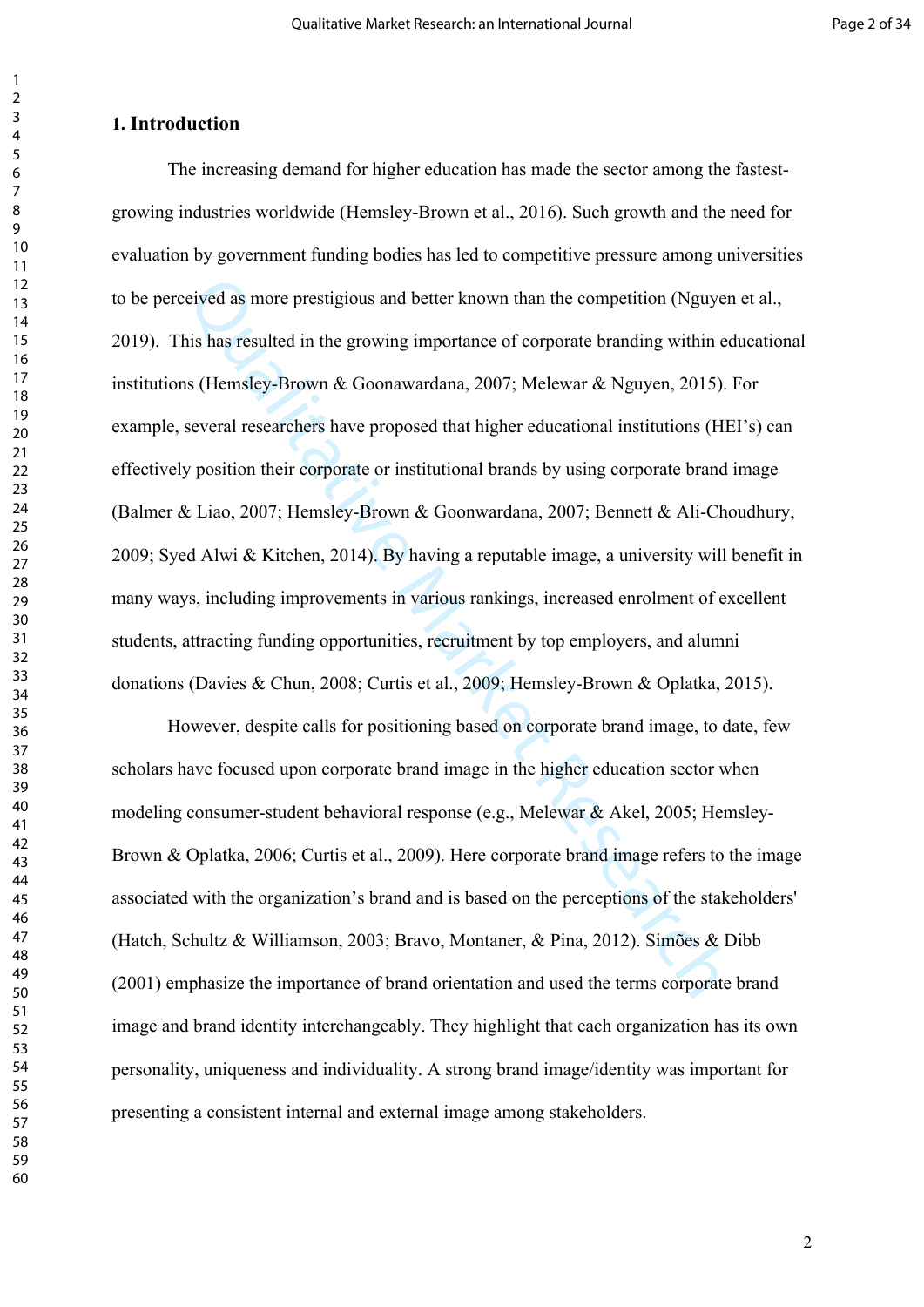Most extant works in this context either tend to be theoretical in nature (Hemsley-Brown & Goonawardana, 2007) focus on the service aspects of HEIs by incorporating singular components of attitude such as service, product or educational quality (Davies & Chun, 2008). The branding aspects, however, are limited in empirical evidence on how to manage a brand in this context (e.g. Melewar & Akel, 2005; Balmer & Liao, 2007; Davies & Chun, 2008, Syed Alwi & Kitchen, 2014). Also, this is perhaps due to the newness of the area and its apparent multidisciplinary nature.

his context (e.g. Melewar & Akel, 2005; Balmer & Liao, 2007; Davies & ed Alwi & Kitchen, 2014). Also, this is perhaps due to the newness of the at multidisciplinary nature.<br>
and multidisciplinary nature.<br>
tudy intends to p This study intends to provide more insights and understanding on the role of corporate brand image in attracting incoming students to the university. In doing so, we will integrate attitudinal components (brand image and brand experience) and investigate their effects on consumer behavioral response. Incorporating both brand attributes to understand a specific university's corporate brand image, may shed light upon clearer strategic corporate brand positioning in this highly competitive market. In particular, focusing on UK based Malaysian students, this study anticipates providing explanations of consumer behavioral responses (Oliver, 1997; Bennett & Ali-Choudhury, 2009) by developing, exploring, and presenting a student-consumer behavioral response model based on their experiences at university. Hence, the following research questions are formulated: *What is the relationship between brand experiences and corporate brand image and what are the resulting behavioral responses of this relationship, to Universities in the UK. In other words, how does satisfaction with the University relate to brand image and with word-of-mouth?* 

To provide insights into these questions, the following research objectives are formulated focusing on brand image of HEIs among Malaysian students in a University in the UK:

(1) To examine the relationship between university brand experiences (positive and/ or negative) with perceived corporate brand image of the UK university.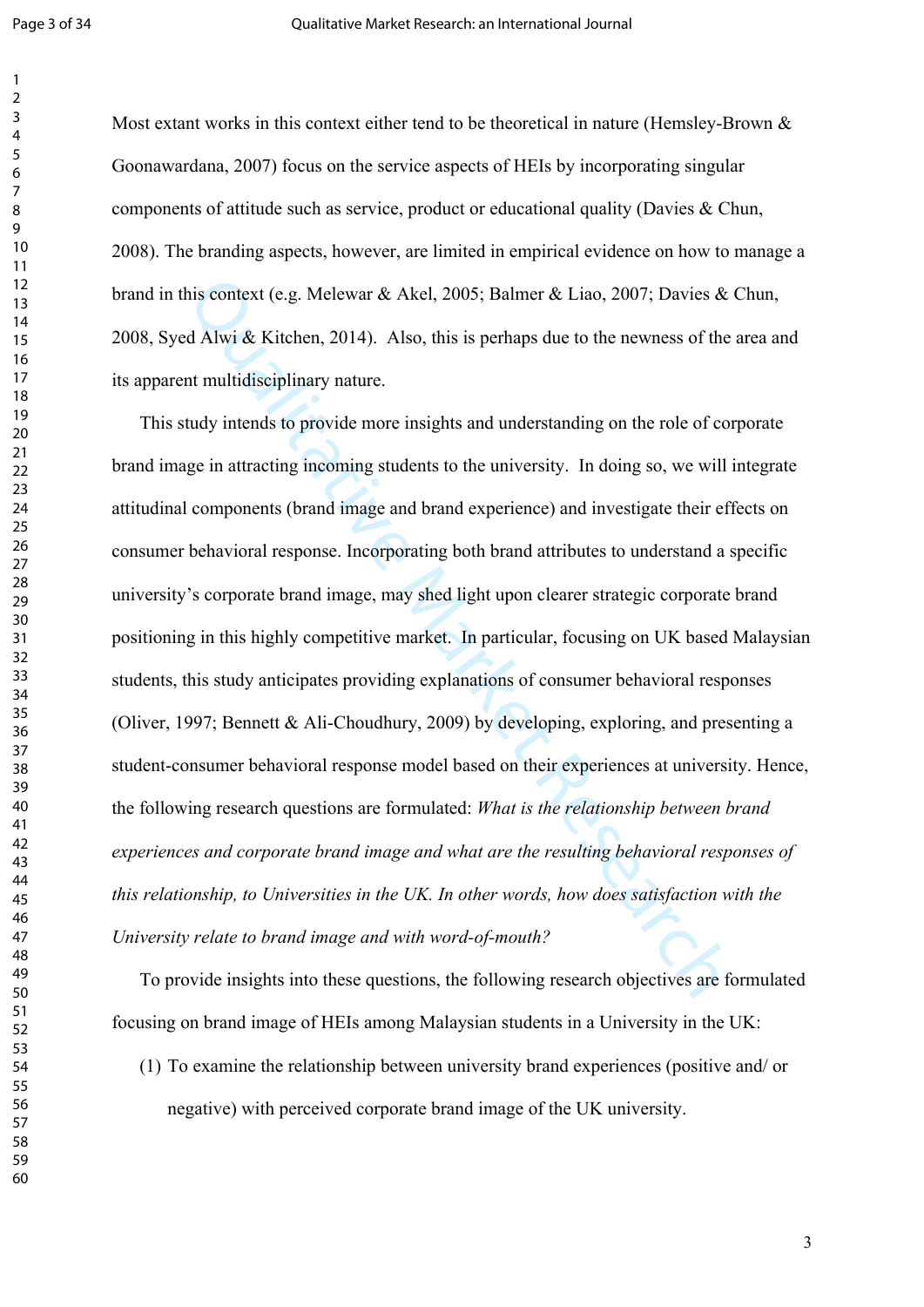(2) To investigate the behavioral responses to the brand experiences and perceived brand image, including the extent to which they will recommend the university to others in the future, specifically their word-of-mouth in favor of a specific university.

 The focus upon branding from an HEI perspective among current Malaysian students is of great interest for several reasons: First, Malaysia is the most important target market for new student recruitments for several universities in the UK including X University. Secondly, at many UK-based universities, the number of students recruited from South East Asia and China tends to number in the hundreds each year (student recruitment from Malaysia is one of the largest). Thirdly, X University has been aggressive in its marketing and branding worldwide making it an excellent research context. The university has been actively promoting their brand at several education fairs in Malaysia.

t interest for several reasons: First, Malaysia is the most important target net recruitments for several universities in the UK including X University, at many UK-based universities, the number of students recruited from Most of the previous studies which have looked at similar relationships, were in the context of consumer products, whereas this study examines the higher education context which is quite different. Moreover, it has been shown that services marketing methods used in other services cannot be transferred easily to higher education marketing (Canterbury, 2008). The way customers (namely students) interact with other customers and a range of different employees (academics and administrative staff) as well as the fact that higher education usually involves a high-involvement purchase with life- long consequences, make it different from other contexts (Dean, Arroyo-Gamez, Punjaisri & Pich, 2016). In examining the issues involved, this study builds on Schmitt's (1999) conceptualization of brand experience. According to Schmitt (1999), brand experience can be developed from several sources such as sensory, affective, cognitive, behavioral and social. However, it was not clear how brand experience is influenced by service and educational quality.

The study has implications for the way in which university branding is expected to result in positive recommendations to universities in the form of positive word-of-mouth for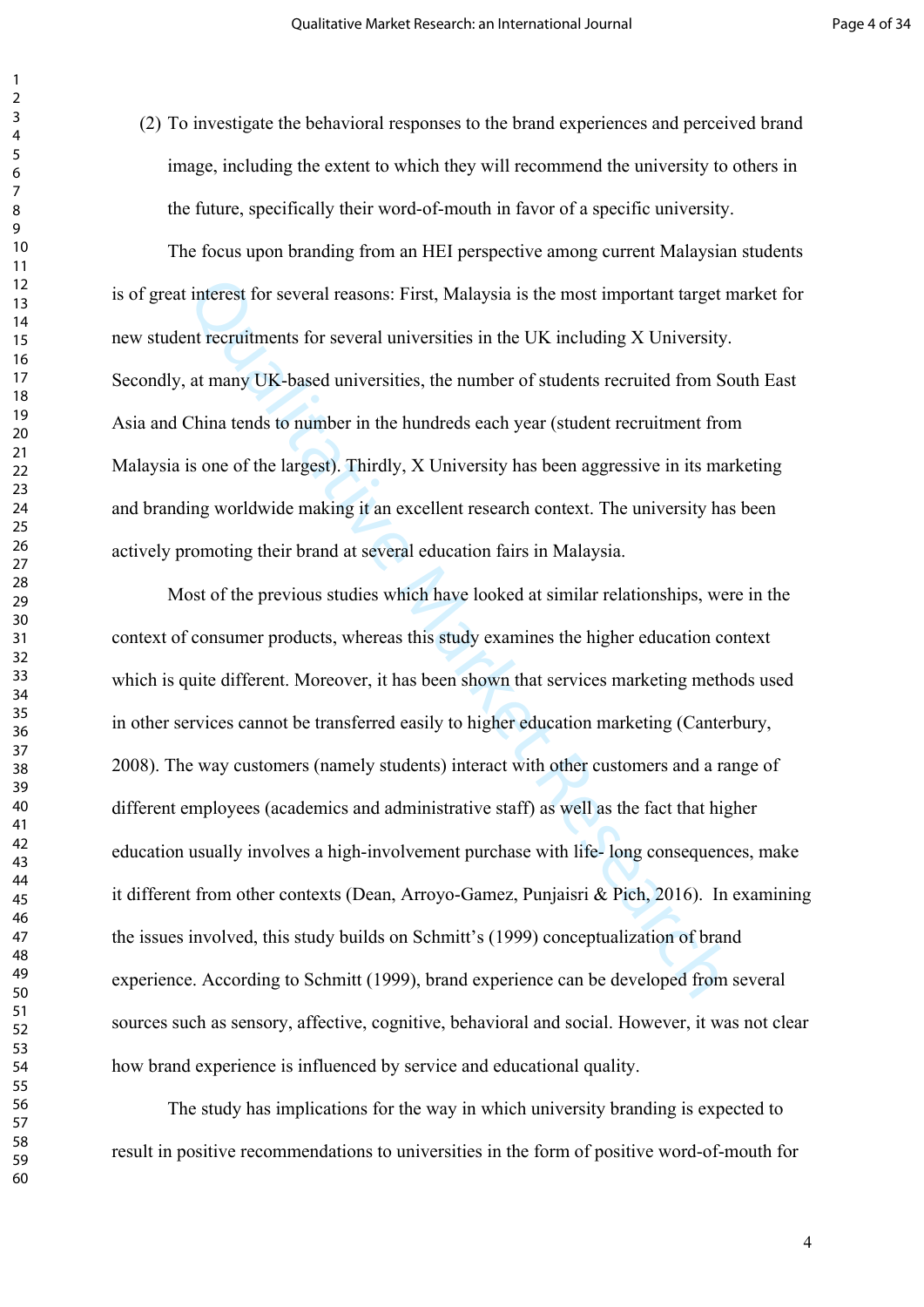its future marketing and branding campaigns. Contributions are made to the corporate brand, student-consumer behavior, marketing, and HEI literature by exploring student interests as well as their experiences at a corporate brand level and relates their effects on behavioral response (such as word-of mouth). The practical contribution of the study and its managerial implications lie in the context of defining strategy in relation to positioning the university or institution in an increasingly competitive higher education market.

ons lie in the context of defining strategy in relation to positioning the univ<br>in in an increasingly competitive higher education market.<br>
Le organization of this study is as follows: first, a brief review of branding<br>
1, The organization of this study is as follows: first, a brief review of branding in HEI's in general, and specifically brand image and brand experience, are carried out. A systematic review of past studies on what forms university corporate brand image and their effect on behavioral response is then discussed. This is followed by the research methodology. The results of this study are then presented and analyzed, followed by discussion, conclusions and research implications. Finally, limitations and suggestions for further research are highlighted.

#### **2. Literature Review**

#### *2.1 Corporate brand as a strategic higher educational positioning tool*

The importance of positioning a university using corporate brand has been wellacknowledged in the past (Argenti, 2000; Balmer & Liao, 2007; Hemsley-Brown & Goonwardana, 2007; Davies & Chun, 2008; Curtis et al., 2009; Syed Alwi & Kitchen, 2014). Substantial budgeting is allocated for branding activities in many HEIs. Yet, managing corporate brand strategies may be difficult because organizations may lack understanding of how to manage their corporate brand strategies, perhaps due to the multi-faceted nature of the branding concept (Melewar & Akel, 2005; Bennet & Ali-Choudhry, 2009; Curtis et al., 2009). Previously, Curtis et al., (2009) analyze corporate brand management in a USA-based HEI at Embry-Riddle Aeronautical University (ERAU); Melewar & Akel (2005) explore the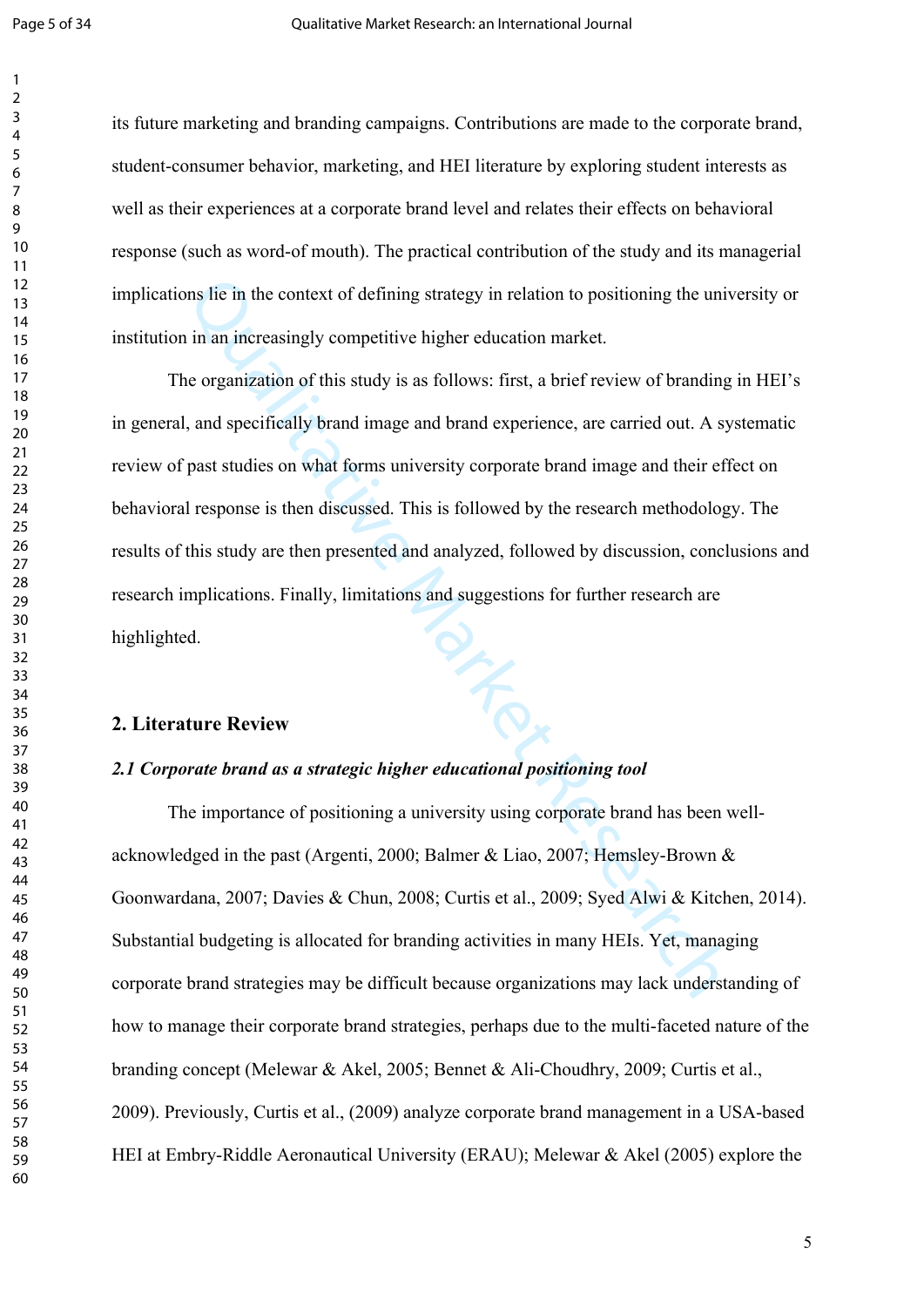hin a corporate brand (focusing on brand architecture) in a USA-based HF at (2016) examine the brand ambidexterity concept across several major es in China. While the many HEI branding concepts vary, a common them previous corporate identity of Warwick University in the UK; Davies and Chun (2008) examine corporate brand identity for Manchester Business School, UK; Bennett & Ali-Choudhury (2009) investigate educational services and brand covenants of HEI's at new universities in East London, UK; Hemsley-Brown & Goonwardana (2007) explore how to harmonize a brand within a corporate brand (focusing on brand architecture) in a USA-based HEI, and; Nguyen et al. (2016) examine the brand ambidexterity concept across several major universities in China. While the many HEI branding concepts vary, a common theme exists for these previous studies in that there is an increasingly business-like approach adopted by many HEI's. With this scenario, developing a corporate brand image becomes an integral part of the higher education context as it enhances a student brand's experience and understanding of what an institution's values and stances are. These experiences increase the clarity of how to differentiate an institution's brand (Davies & Chun, 2008). Likewise, students choose a university not only based on the program or location, but also an institution's stances which ultimately serves an important part of brand differentiation (Syed Alwi & Kitchen, 2014).

#### *2.2 Corporate brand image and brand experience in higher education*

Several literatures (e.g. Nguyen & LeBlanc, 2001; Holford & Reindeers, 2001; Brakus et al., 2009; Syed Alwi & Kitchen, 2014; Hemsley-Brown et al., 2016) are reviewed in order to understand the main driving forces that enhance a university brand image and its outcomes (e.g. positive word of mouth and the student decision making). In particular, two constructs are found to be relevant and combined to describe the overall corporate image of a university in this study - namely brand experience and corporate brand image.

In general, an institution (educational) brand image is driven by stakeholders' brand experiences (example, the students) and these explain how the overall corporate or university brand image is derived (Abratt & Kleyn, 2012). The literature reveals that corporate brand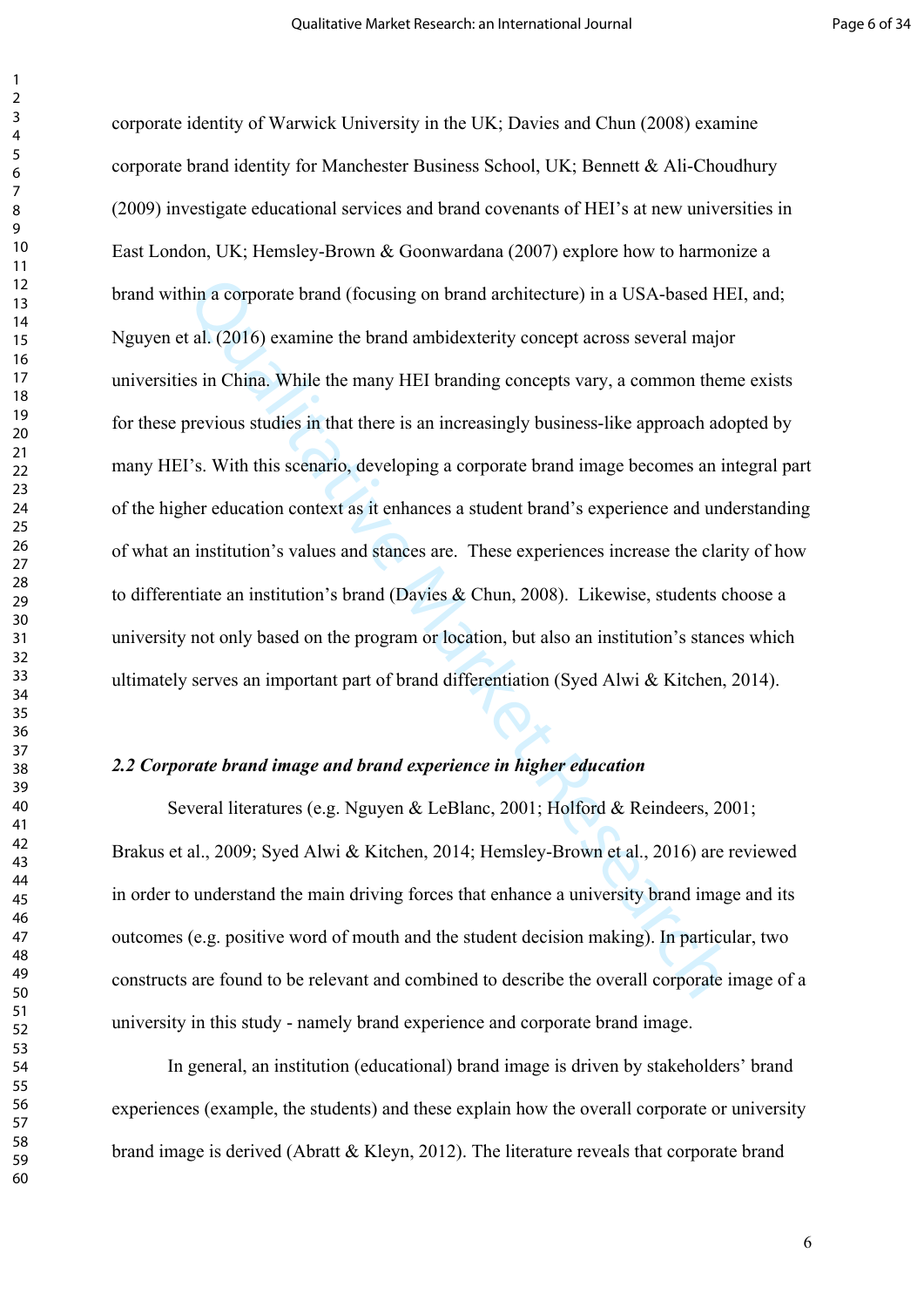municated by an organization's products, services and people (Abratt & K<br>tterson (1999, p.419) describes brand image as "consumer perceptions of l<br>and associations from which [those] consumers derive symbolic value". C<br>i i image is made up of different concepts. First, corporate brand image concerns the overall impression in the minds of the public, stakeholders and constituencies about an organization (Nguyen & Leblanc, 2001). Image consists of various organizational physical and behavioral attributes, such as the business name, products and services, tradition, ideology, and quality cues communicated by an organization's products, services and people (Abratt & Kleyn, 2012). Patterson (1999, p.419) describes brand image as "consumer perceptions of brand attributes and associations from which [those] consumers derive symbolic value". Construing an overall image of an organization is a result of a process which entails understanding a mental map (MacInnis & Price, 1987) and such a map is shaped in several ways via ideas, feelings, and previous experience into an organization that can be retrieved from memory and transformed into an overall mental map (Yuille & Catchpole, 1977). Thus, an image of a company refers to not only "…what we hear and see from company messages" but experiences its product or service as well (the direct contact consumers have with the product, etc.)', (Ind, 1997, p.5). Moreover, an institution's image could be described by two components: functional or cognitive, which is related to tangibles such as product or service offered, which pertains to the service and perceived educational quality; and emotional or affective which is the psychological dimension manifest in feelings, attitudes and values towards an institution (Kennedy, 1977; Nguyen & LeBlanc, 2001; Davies, Chun, Roper & Da Silva, 2004).

#### **2.2.1: Functional (cognitive) and Emotional (affective) responses towards branding**

In the higher education context, consumers may evaluate the university or corporate brand image through the sum of brand values attached to the name or any related corporate brand activities based on their experiences as well as others (Davies & Chun, 2008; Curtis et al., 2009; Syed Alwi & Kitchen, 2014). One way to build superior customer experiences is by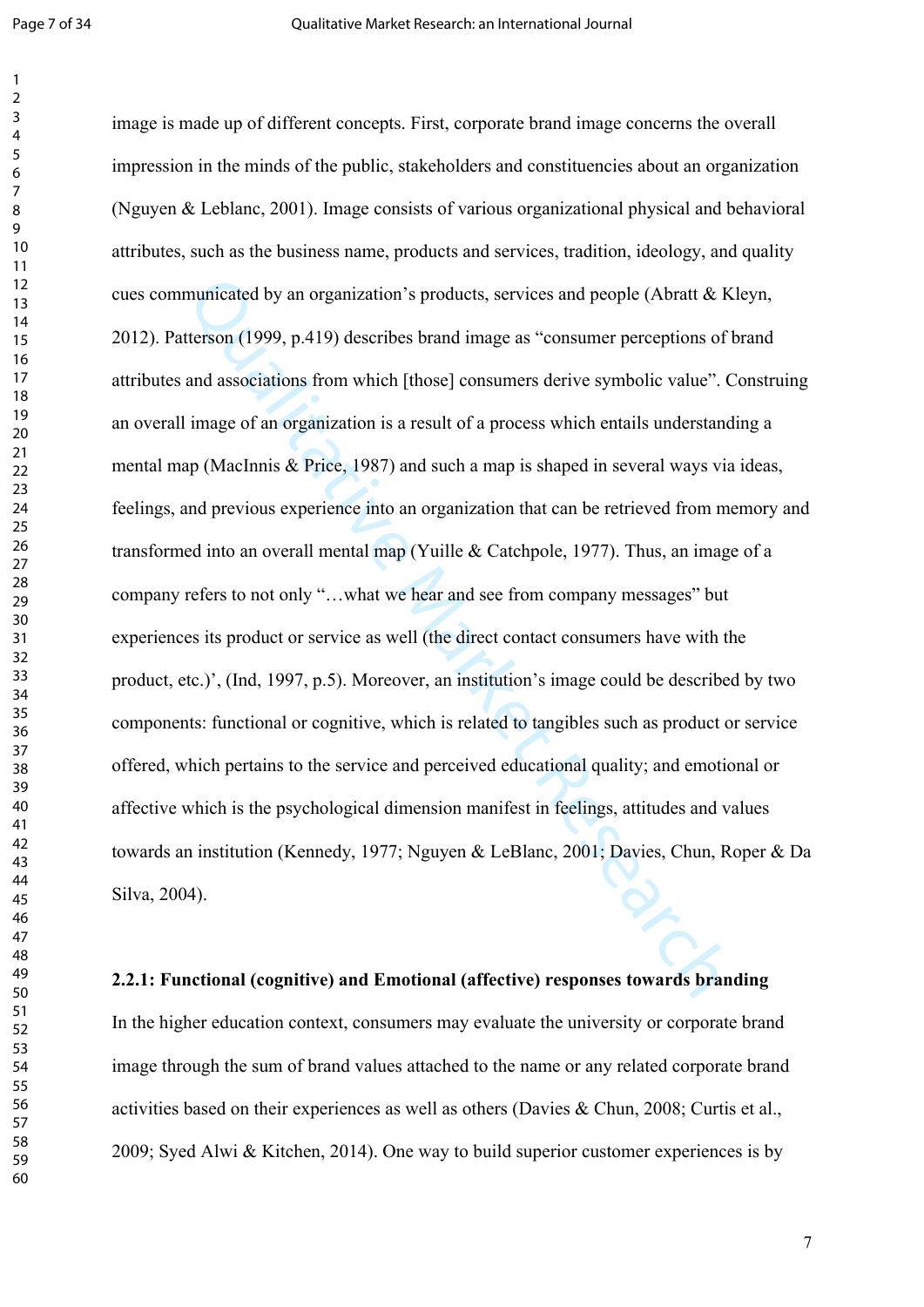vices industry including educational institutions (Theus, 1993; Holdford & 2001; Vidaver-Cohen, 2007). While looking at online corporate brand expansion 2.001; Vidaver-Cohen, 2007). While looking at online corporate brand understanding how the consumer experiences the brand, as this guides the marketing and branding strategies for goods and services (Berry, 2000; Brakus et al., 2009; Schmitt, 2009). Brand experience or the experiential approach has been proposed as important to the formation of retail brands (Schmitt, 1999; Berry, 2000; Morrison & Crane, 2007), particularly in the services industry including educational institutions (Theus, 1993; Holdford  $\&$ Reinders, 2001; Vidaver-Cohen, 2007). While looking at online corporate brand experience, Khan et al., (2016) also assert that corporate visual identity, emotional experience and functionality are the strongest predictors of brand satisfaction and loyalty. In their study, the emotional experience construct was adapted from the affective brand experience construct as conceptualized by Hamzah et al., (2014) refer to consumer's feelings or emotions generated in response to their brand. Schmitt (1999) further adds that brand experience can be developed from several sources such as sensory (engage sense), affective (mood, emotion, feelings), cognitive (intrigue, curiosity), behavioral (lifestyle, actions) and social (relationship, social rules).

Students may associate an institution based on their functional (cognitive) and emotional (affective) experiences (Syed Alwi & Kitchen, 2014). A functional experience is the service quality of an institution or university, and emotional concerns its image. Although service quality has received considerable attention in marketing there is a relative paucity of research concerning understanding of educational quality (Theus, 1993; Vidaver-Cohen, 2007). Indeed, higher education is about service rather than a tangible product (see Kennedy, 1977; Holdford & Reinders, 2001; Nguyen & LeBlanc, 2001). Consistent with this notion, Grönroos (1990) suggests three groups of quality dimensions: technical quality, functional quality, and corporate image when evaluating brands in the service-related context. What is being measured here is the brand attributes of university or known as educational quality, and perceived corporate brand image through current experiences. The image construct comprises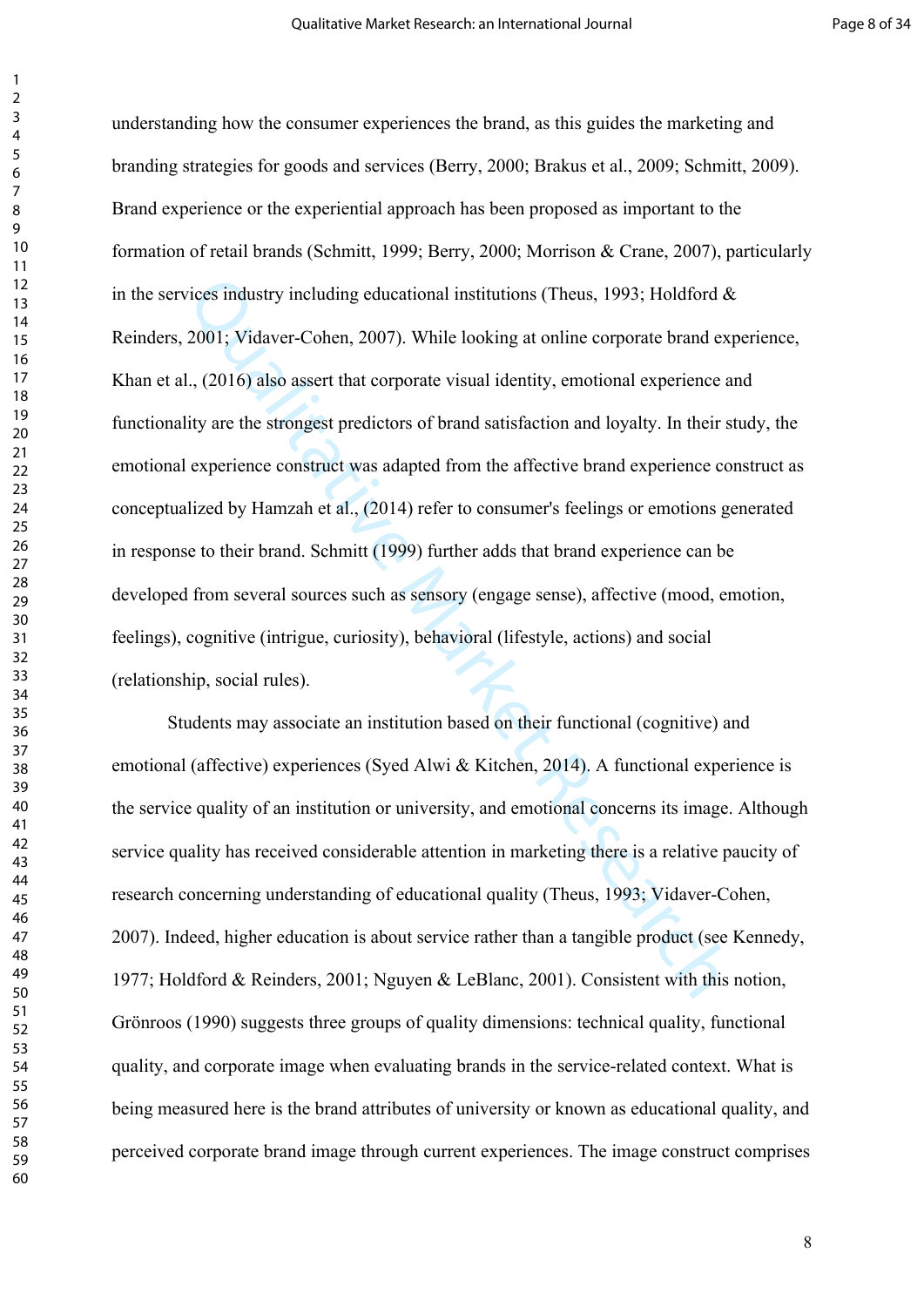both functional and technical quality, hence, a university's brand attributes can be defined as an attitude resulting from student experiences and perceptions of university performance from the angle of the service process (functional) and service outcome (technical quality) (Holdford & Reinders, 2001).

Whilst ranking on service or educational quality have been useful indicators in the past, the changing environment especially when students are becoming more critical when selecting institutions (Syed Alwi & Kitchen 2014), make these insufficient today to underpin consumer buying decisions (Davies & Chun, 2008; Bennet & Ali-Choudhry, 2009).

Thilst ranking on service or educational quality have been useful indicators<br>changing environment especially when students are becoming more critica<br>institutions (Syed Alwi & Kitchen 2014), make these insufficient today to To summarize, two main drivers are found to be relevant when explaining the forces that drive student decision namely; Corporate (university) brand image and brand experience with the university. That is, corporate brand image is concerned with an organization's i.e., university's innate attributes (brand values), as experienced by students (Davies et al., 2003; 2004; Keller & Richey, 2006; Balmer, 2009). These innate attributes (as the sum of values that represent an organization), in turn, form the corporate brand image (Ind, 1997). The values or perceptions held by stakeholders are based on the accumulated experiences (of these students) with an organization (Davies et al., 2003). Thus, corporate brand image is about consumers' (or students') cognitive and affective (emotional) responses to a brand that lead to the personification of brand attributes, which can be used to differentiate between alternative offerings (Patterson, 1999; Davies et al., 2004; Nguyen et al., 2019).

 As the topic of corporate brand image in higher education is still unclear and relatively new (Theus, 1993; Balmer & Liao, 2007), and because the existing literature is not robust enough to explain the concept, this study attempts to ascertain the essential dimensions and components of functional attributes (service/educational quality) and emotional attributes (corporate brand image) of the university's brand image. This is in line with the previous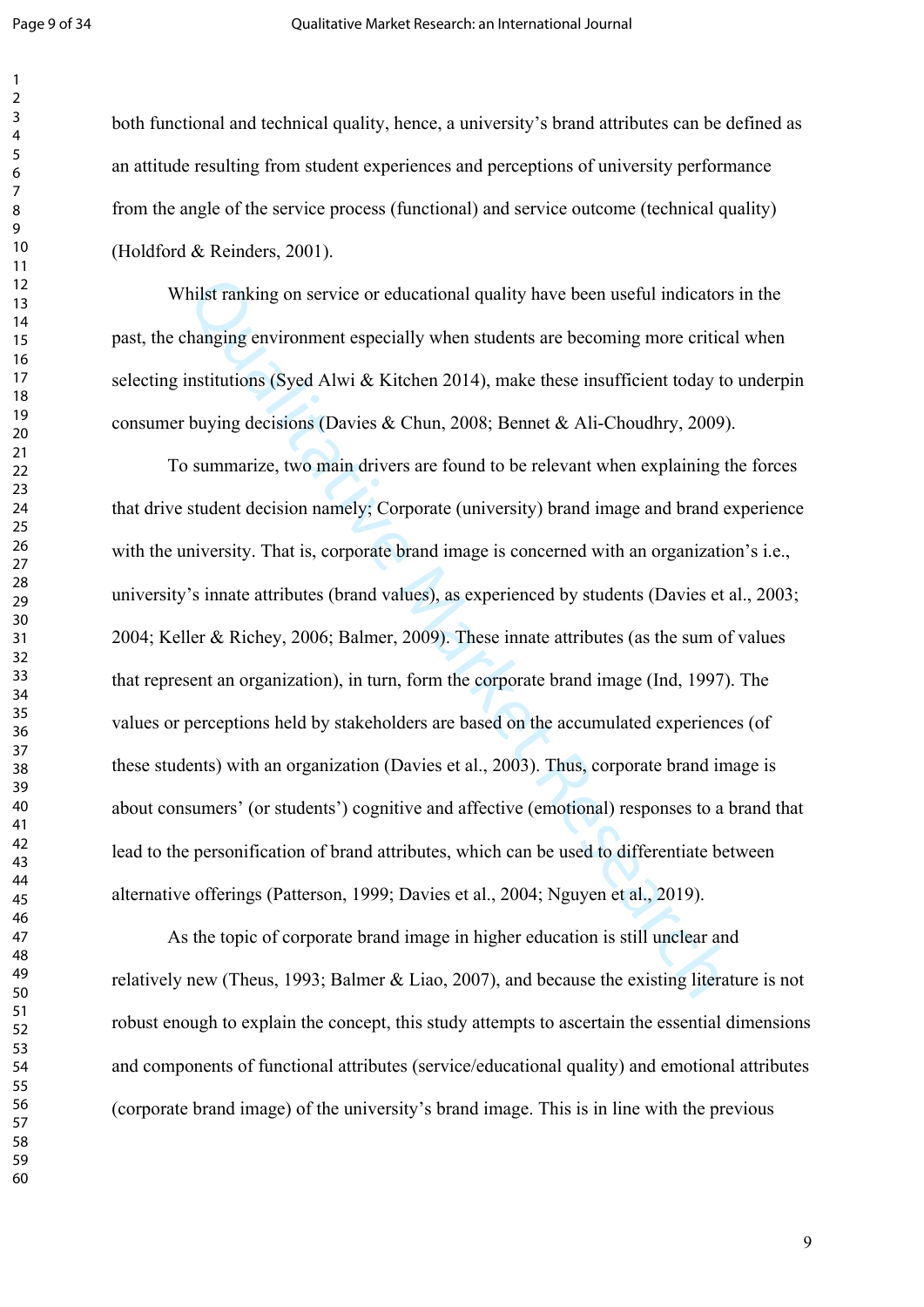research objective concerning the exploration of corporate branding at higher education level with different stakeholders (Hemsley-Brown & Goonawardana, 2007).

#### **2.3 Satisfaction, Brand Image and WOM**

everal studies have examined the relationship between corporate image and<br>satisfaction with varying findings. While others have indicated that corpor<br>an important antecedent of customer satisfaction (Tu et al., 2012; Andre Several studies have examined the relationship between corporate image and customer satisfaction with varying findings. While others have indicated that corporate brand image is an important antecedent of customer satisfaction (Tu et al., 2012; Andreassen & Lindestad, 1998). In the context of higher education, Alves & Raposo (2010) state that university corporate image has a strong influence on student satisfaction and loyalty but, their model shows satisfaction is not related to WOM. However, the study does not explain why. On the other hand, other studies have shown that customer satisfaction is an import part of brand marketing campaigns and an antecedent of brand image (Nam et al., 2011). Andreassen & Lindestad (1998) also indicate that corporate image is the strongest predictor of customer loyalty while surprisingly, there is no significant impact of satisfaction on loyalty.

The importance of word-of-mouth is highlighted by Kamboj & Rahman (2017), as one of the consequences as a result of interaction between antecedents of participation in online brand communities, with mediators and moderators. Some studies have also shown that WOM communication, especially, online, from both current students and alumni directly affect prospective students' enrolment choices (Yang & Mutum, 2015). However, very few studies have empirically examined the relationship between satisfaction and/or brand image with WOM. Some studies have indicated some potential link, for example, Tran et al., (2015) state that corporate image, with time and experiences, can create consistent reputation. According to them, reputation has five different levels, namely, awareness, familiarity, favorability, trust, and finally advocacy. Though they did not exactly indicate the forms of advocacy, it would most certainly include WOM.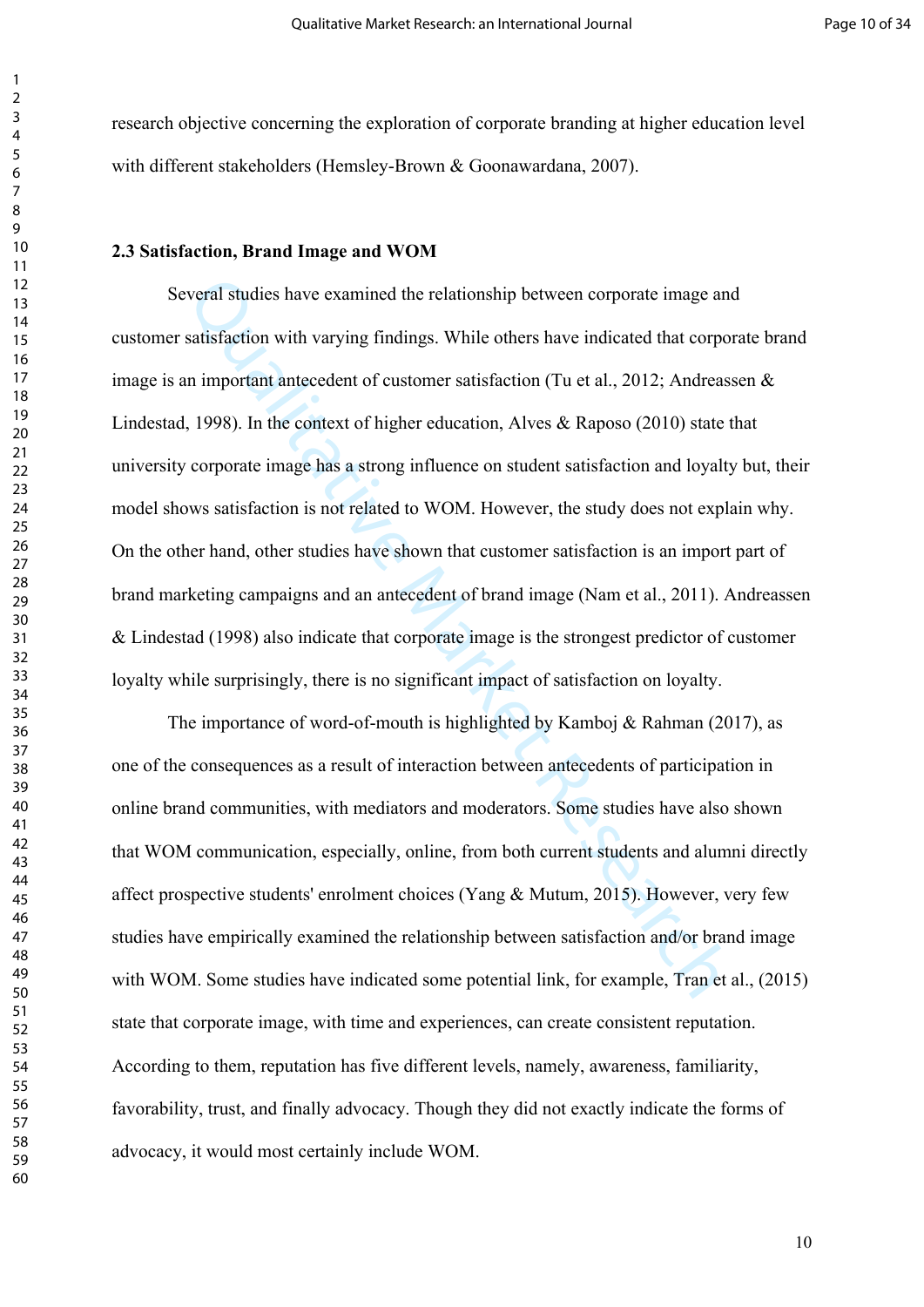corporate brand positioning in this competitive market and accordingly off<br>ons of consumer-student behavioral responses (Bennett & Ali-Choudhury,<br>ly, this study proposes that the service process and outcome (or education<br>v This study was based on Schmitt's (1999) theoretical conceptualization of brand experience and also examines service and educational quality, relating to universities (Holford & Reindeer, 2001) and the corporate brand image (Balmer & Liao, 2007; Hemsley-Brown & Goonawardana, 2007; Davies & Chun, 2008). This study attempts to shed light on strategic corporate brand positioning in this competitive market and accordingly offer better explanations of consumer-student behavioral responses (Bennett & Ali-Choudhury, 2009). Specifically, this study proposes that the service process and outcome (or educational qualitythe cognitive brand attributes) of a university as experienced by students may influence a student's satisfaction with the university/school (e.g. happy or pleased with the university/school), which will enhance their overall perception of the school (or corporate brand image – the affective brand attribute) and subsequently foster loyalty to the university/school (such as coming back for advanced studies, recommending to others or saying positive things about the university/school).

#### **3. Method**

#### *3.1. Research design*

In order to develop a better understanding of consumer/student behavioral responses, this study explores current students' experiences with X University and their perceived corporate brand image through a series of focus group discussions (FGDs) at different levels. In particular, this study uses focus groups to obtain insights from participants at the undergraduate and postgraduate level and seeks to elicit and analyze information concerning their university experiences, perceived brand image and more favorable or more unfavorable outcome such as WOM or loyalty. An exploratory focus group-based approach is relevant to this study context (Churchill, 1979; Goulding, 2005). For example, Churchill (1979) explains that the use of FGDs is important to increase the probability of producing valid measures. As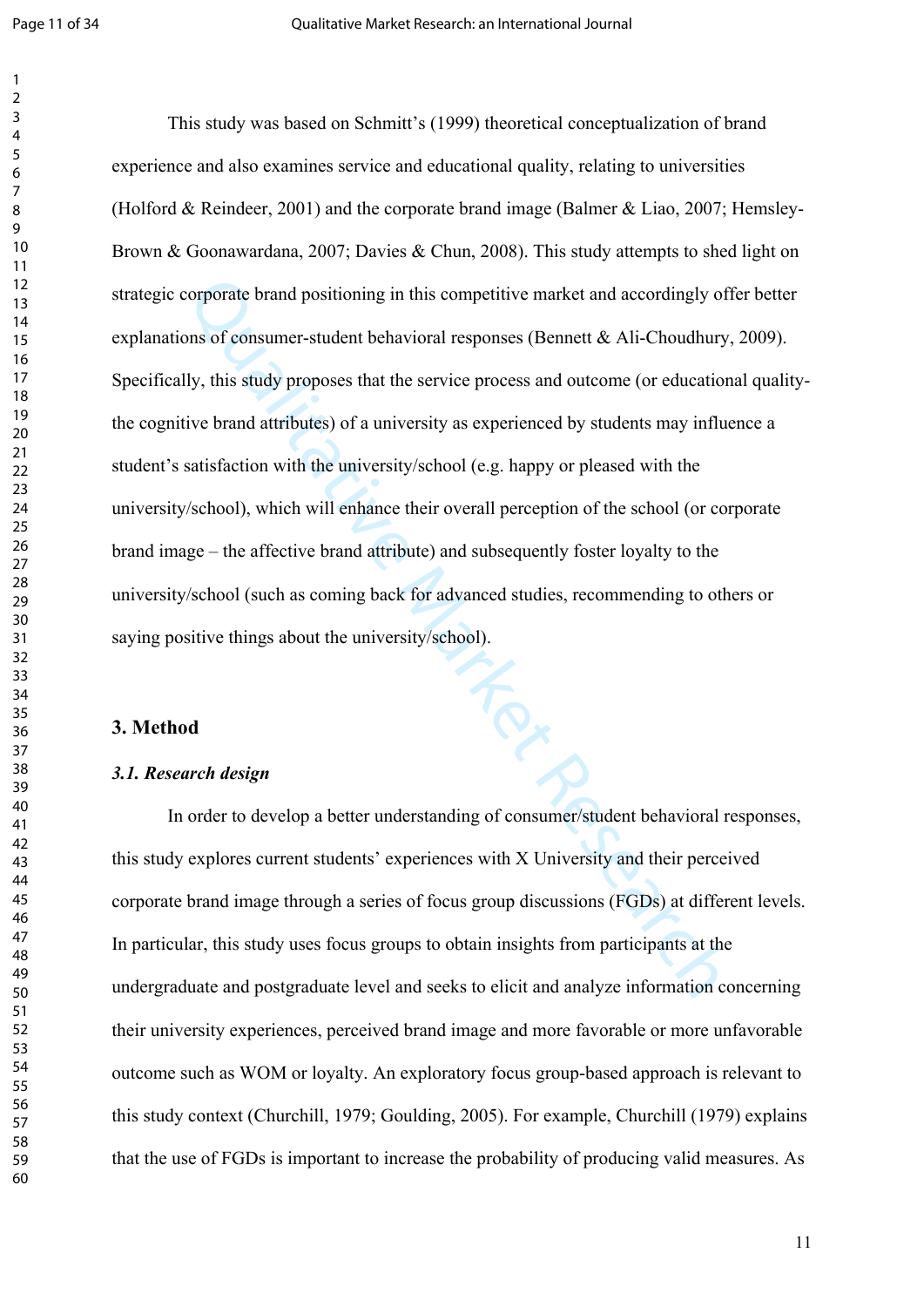past studies concerning the brand experience concept had a traditional setting, the phenomena or items embedded in the concept do not necessarily relate to the higher educational brand environment, and, generally, as argued, are confined to: (1) service or product brand experience only, (2) limited rather than a multi-dimensional approach (e.g., cognitive and affective), and (3) are commonly researched in the West.

, and (3) are commonly researched in the West.<br>
alaysian students in a UK University were selected as the sampling frame<br>
ause Malaysia constitutes one of the biggest target markets for X Universi<br>
Asia. In fact, Malaysia Malaysian students in a UK University were selected as the sampling frame in this study because Malaysia constitutes one of the biggest target markets for X University from Southeast Asia. In fact, Malaysia is the second largest country in terms of contributions to HE students' enrolments in UK, from non-EU countries (UKCISA, 2018). Furthermore, culture and consumer perception may be different in Asian countries due to inter-subjectivity (Gillespie & Cornish, 2010) and language differences (Richard & Toffoli, 2009). Language affects consumer information processing, cognition and decision-making. As a result, people may infer different experiences and meanings, which may well result in different responses when answering questions or exploring issues. Thus, a qualitative research design is both relevant and consistent with procedures used historically, where brand-related experience studies are the objective (Parasuraman et al., 2005; Akinci et al., 2010). As highlighted in the corporate and branding literature, different study environments may result in different dimensions (Davies et al., 2003). Corporate brand differs geographically, as the degree of importance attached to corporate branding varies as much between countries as it does between institutions. Thus, utilizing an East Asian sample is justified in that it might provide new or extend or confirm extant theoretical insight (Balmer & Liao, 2007).

#### *3.2 Sampling and data collection procedure*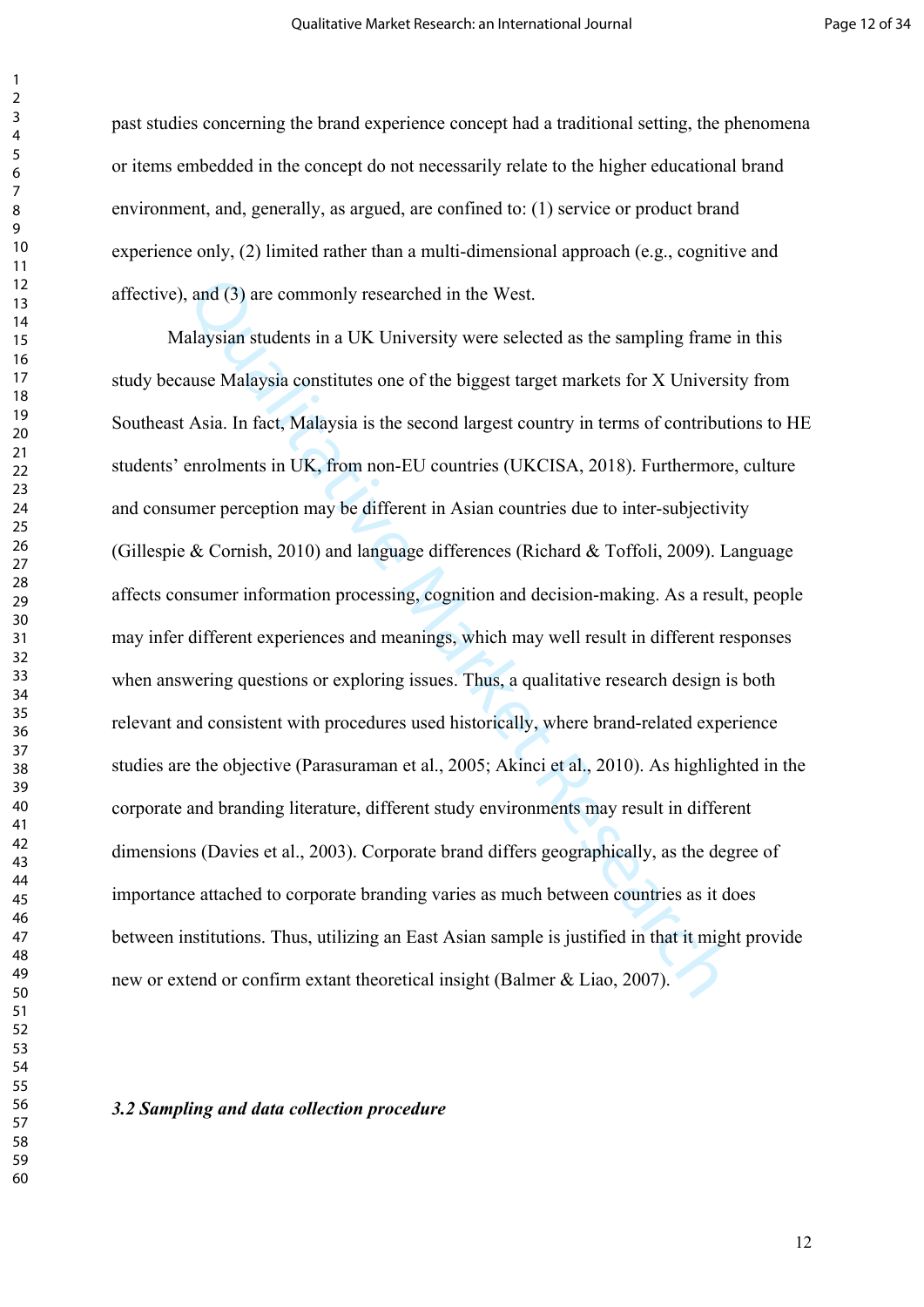focused on the students from Malaysia which are relatively homogenous<br>the comprised of four groups: two from the undergraduate level, one from t<br>level and a further group comprised of PhD students. Research went ahead<br>sear This study focuses on Malaysian students studying at X University, which was selected because of the large number of Malaysian students studying in the University. The Malaysians represented the largest group of East Asian students from one country and relatively homogenous culturally. As the impact of culture was not the focus of this study, this study focused on the students from Malaysia which are relatively homogenous culturally. The sample comprised of four groups: two from the undergraduate level, one from the Masters' level and a further group comprised of PhD students. Research went ahead after ethical research approval was given by X University. We decided on the Focus Group Discussion method (FGD) as we wanted to gain an in-depth understanding and to understand the perceptions of the participants based on their experiential knowledge, with the researchers facilitating/ moderating the discussions (Bloor et al., 2001). The ethical approvals were conveyed to the students at the beginning of the focus group sessions. These students were invited to participate through a Malaysian X student website as well as through a gathering and via regular meetings held at the Amenities X center. Several follow-up emails were sent individually to all levels and text messages were sent to target respondents (particularly undergraduate) to remind them of the research focus group meetings.

 All of the respondents were either: (a) The minimum/at the very least, in their third semester of their first year, or in the second/third year of their undergraduate study when data was collected, (b) The postgraduate (MSc/MBA) level which had completed their exams, (c) PhD students (postgraduate level) comprising of different years from first to fourth year. The above selection criteria ensured that the participants possessed enough knowledge of X University, in line with the procedure suggested by da Silva & Syed Alwi (2008). Roper (2004) also suggests that assessment over time will ensure a truer representation and a more accurate reflection of experience and satisfaction with an organization, thus having some experience before the session was considered highly important.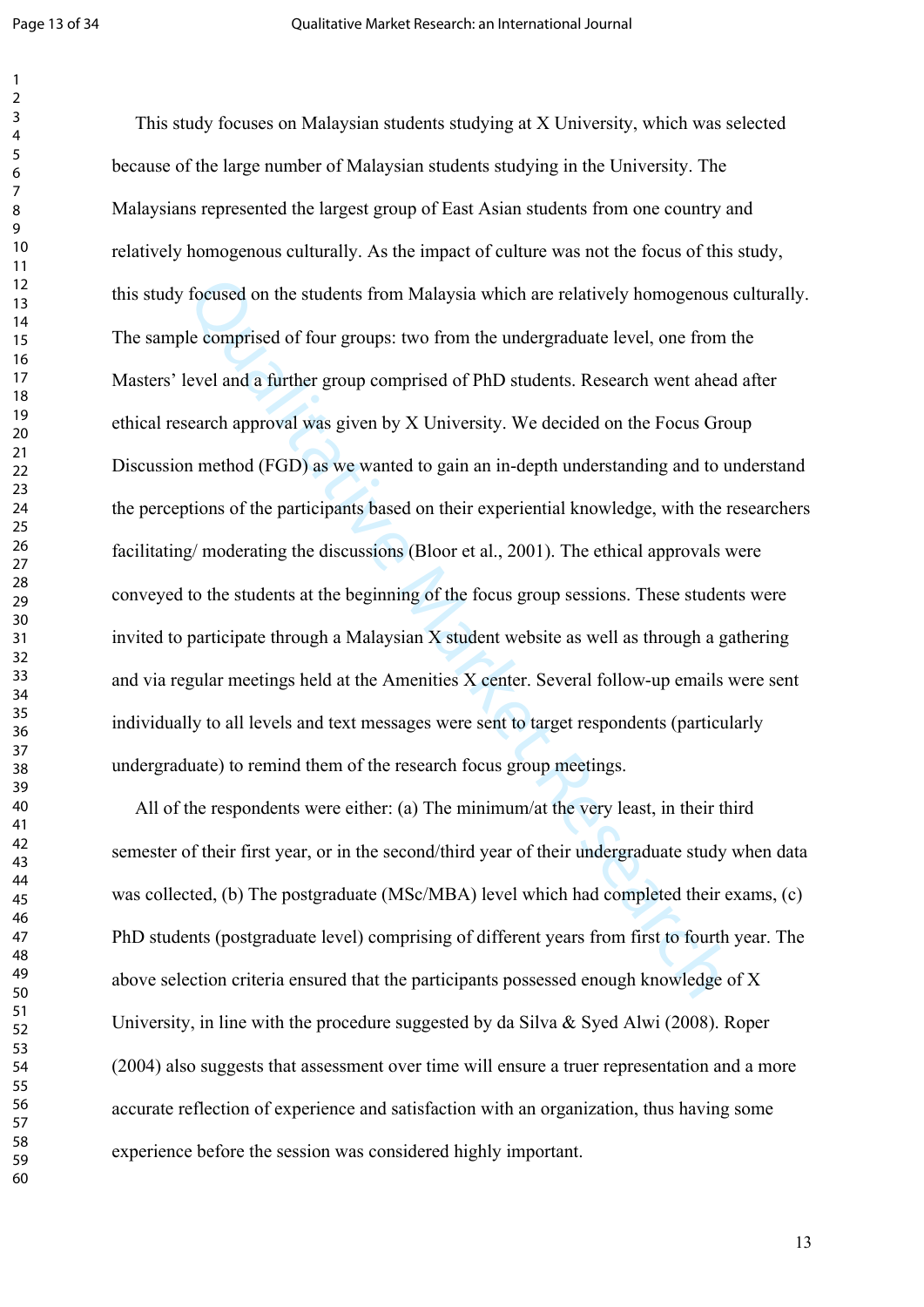d as an ideal group size (Fern, 1982) and two postgraduate groups (MSc/N<br>
1) consisting of seven and nine respondents respectively. The series of FGI<br>
d when the data achieved saturation; with the third and fourth groups c Based on Morgan's (1996) suggestion, this study conducted four FGDs. In total, the FGDs involved 31 participants from different disciplines/degrees, with a mix of genders (17 females and 14 males), and age ranging from 20 to 45 years old. Specifically, there were two undergraduate groups comprising of six and nine participants respectively, which is considered as an ideal group size (Fern, 1982) and two postgraduate groups (MSc/MBA and PhD level) consisting of seven and nine respondents respectively. The series of FGDs terminated when the data achieved saturation; with the third and fourth groups capturing very little new information (Morgan, 1996). To maintain anonymity of the respondents, they were labeled as UG1 to UG15, which denotes undergraduate, PG1- PG7 denotes postgraduate (MSc/MBA level) and PhD1-PhD9 denotes data from PhD respondents. The students in each group were from similar education/ degree levels so that they would feel more comfortable within their age group (see Table 1). The researchers conducted the four FGDs conducted within a month-long period, following the ethical approvals. On average, each FGD lasted for 90 minutes and took place at a quiet location based at the University, convenient for students. One author acted as moderator and a facilitator was appointed to assist in providing field notes. This approach follows the essential aspects in conducting the focus group procedures of Calder (1977) and Morgan & Spanish (1984), in which the 'moderator' refers to a person who conducts a discussion in a focus group session (Calder, 1977; Morgan & Spanish, 1984; Knops et al., 2010) and the 'facilitator' refers to someone who helps the moderator jot down the notes or quotes expressed by the participants in a focus group (Knops et al., 2010).

This study employed the directed content analysis and thematic approach and procedure to analyze the data from the FGDs. The analysis starts with a theory or relevant research findings as guidance for the determination of the initial codes of the concept studied (Hsieh & Shannon, 2005). For example, when unfolding a new construct/concept and its related components or dimensions i.e., corporate brand image, the method allows for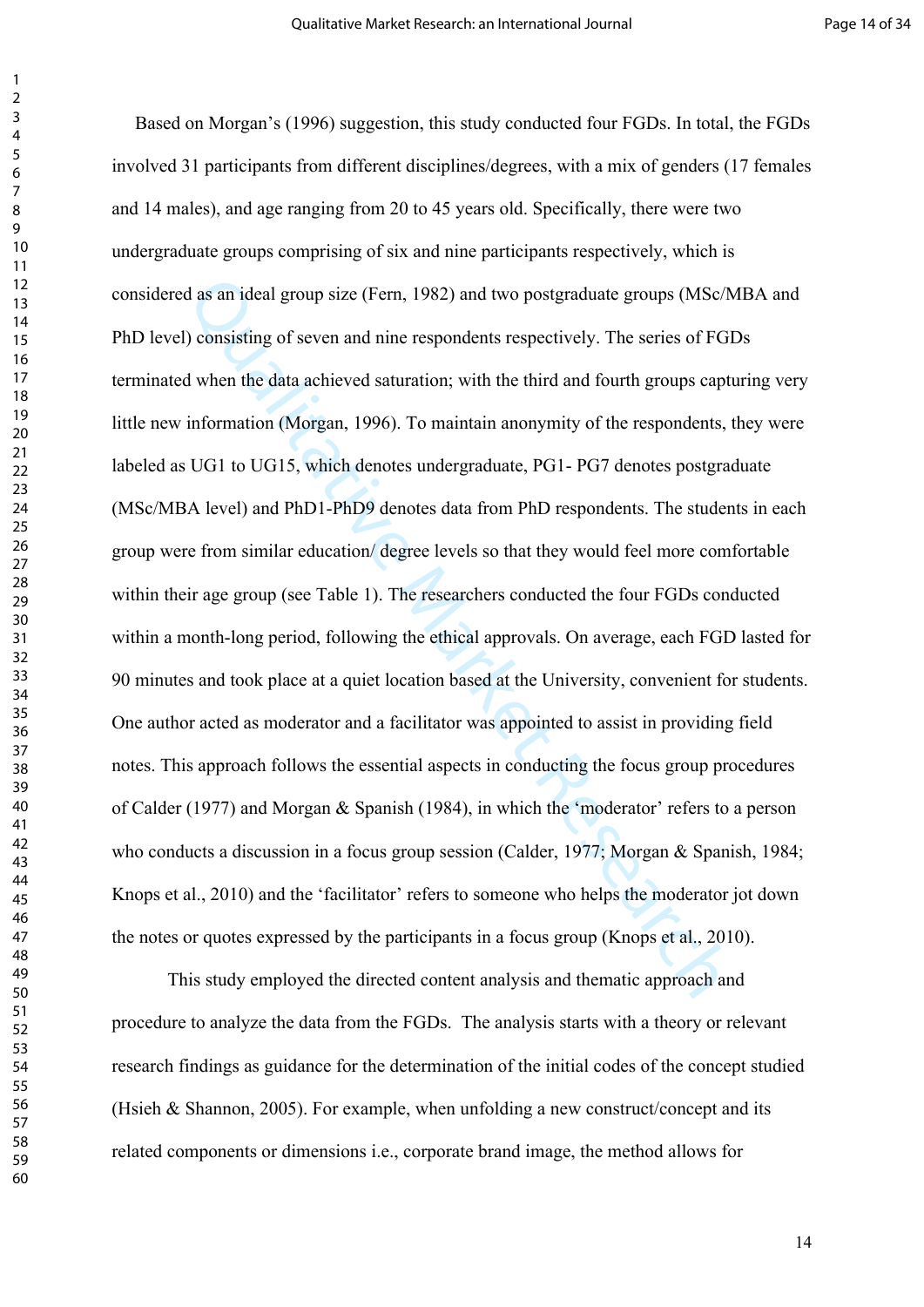supporting or extending the existing theory. In particular, it is useful when the main objective is to further refine, extend and enrich a specific concept or theory (Hsieh & Shannon, 2005). This procedure is the best approach to analyze the content of findings, and, furthermore, it is in line with the procedure suggested by Kidd & Parshall (2000) and Braun & Clarke (2006), and other studies with similar objectives, such as Hsieh & Shannon (2005) and Claes & Heymans (2008).

 Guided by the content analysis procedure, the data analysis followed five steps: (1) preparing full transcripts of FGDs; (2) establishing coding according to themes; (3) reviewing the dimensionalities from the extant literature; and (4) naming of dimensionalities. Their details are as follow.

studies with similar objectives, such as Hsieh & Shannon (2005) and Clace (2008).<br>
(2008).<br>
(2008).<br>
(2008).<br>
(b) the content analysis procedure, the data analysis followed five steps: (5)<br>
full transcripts of FGDs; (2) es After the completion of each FGD session, the researchers listened to the audiotape several times and produced an initial transcript in Microsoft Word. Thereafter, a comparison was undertaken of the initial transcript and the field notes to complete the full transcript. The researchers re-read the transcripts several times to understand the discussions based on the research objectives reflecting the early interest in selecting X, corporate brand image, brand experience and behavioral responses. Established coding manually is done according to the themes that appeared based on the existing theory (Kidd & Parshall, 2000; Claes & Heymans, 2008), for instance, from the marketing and branding communication domain (Belch & Belch, 2003). Based on the findings, new perspectives were summarized in relation to the existing theory (Kidd & Parshall, 2000; Hsieh & Shannon, 2005) and then sorted in accordance to the identified themes and coding relating to the research objectives using respondent's quotations.

#### **4. Findings and discussion**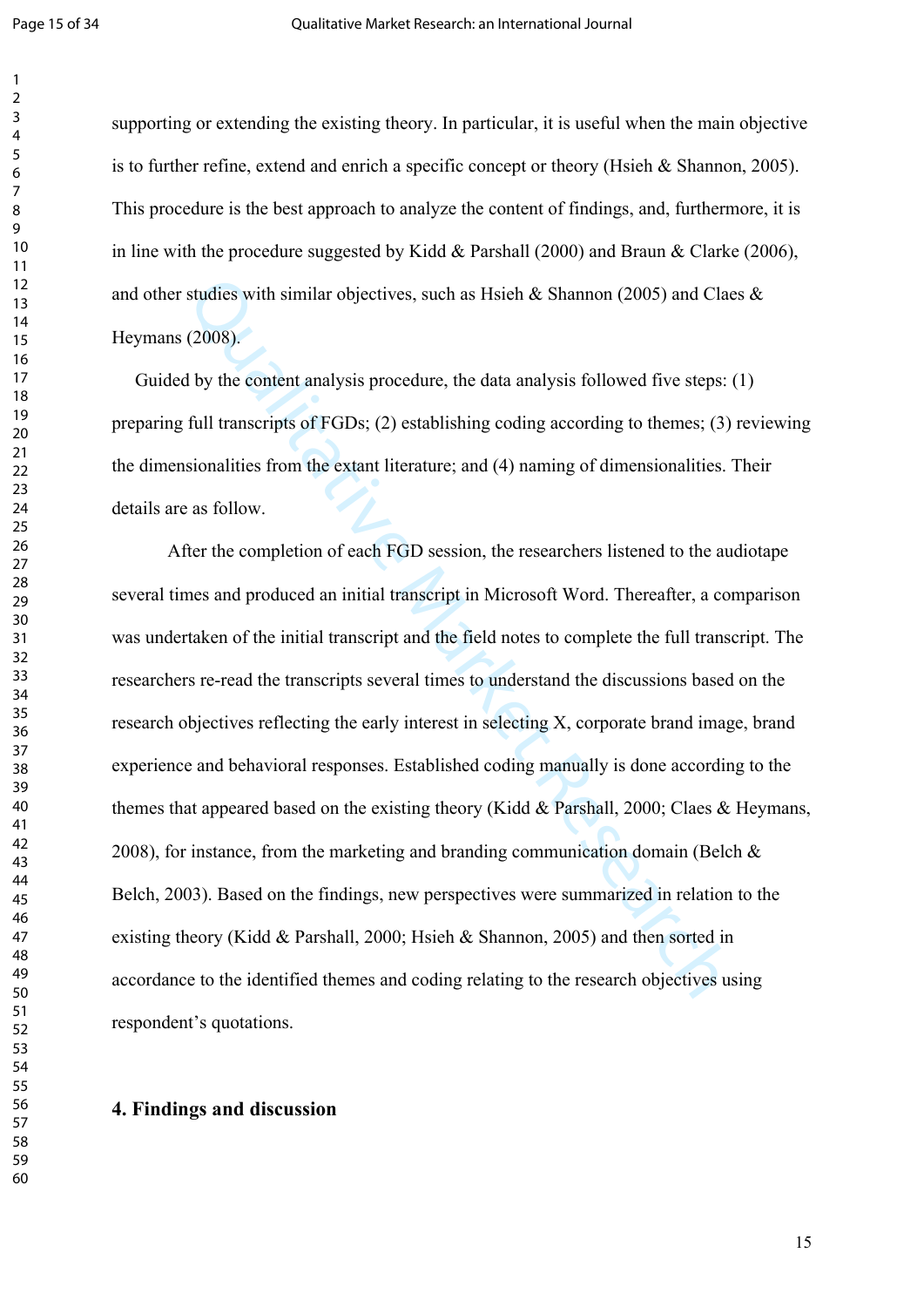Based on the four conducted FGDs, the research identified several themes (dimensions) of corporate brand image from the respondents' experiences and discussed associated subthemes. A sample of the quotes from participants appears in the Table 1 to 3 with the identification of each dimension.

### *4.1 Perceived university corporate brand image based on the students' brand experiences studying at X University – Social experience with the university*

diversity corporate brand image based on the students' brand expert at X University – Social experience with the university<br>that X University – Social experience with the university<br>from their sensory, functional, affectiv As highlighted earlier, the consumer (student) experience of the university-brand could be from their sensory, functional, affective, and social and experience as 'engaging one's senses', appealing, and 'perceptually interesting'. This dimension relates to all five human senses, comprising sight, sound, scent, taste, and touch, which aim to create the brand identity (Schmitt, 1999). Based on the content analysis, the present study finds that at the corporate brand level, social experience comprises specific components, namely, universitycorporate brand name, website appeal, their designs, and information provided through X's website, its subsidiaries/entities such as recruitment agencies and their brand name, previous employers, their families and friends, the combination of which is named as corporate visual identity (Melewar & Jenkins, 2002; van den Bosch, De Jong, & Elving, 2006).

Most participants assert that these components and form of communication are evident that enhance their perception about the university brand image and early interest that drives their selection of X University. In particular, they are based on these elements: existing with experiences/seniors, sponsor, websites, families, employers, and recruitment agencies as indicated by the participants below: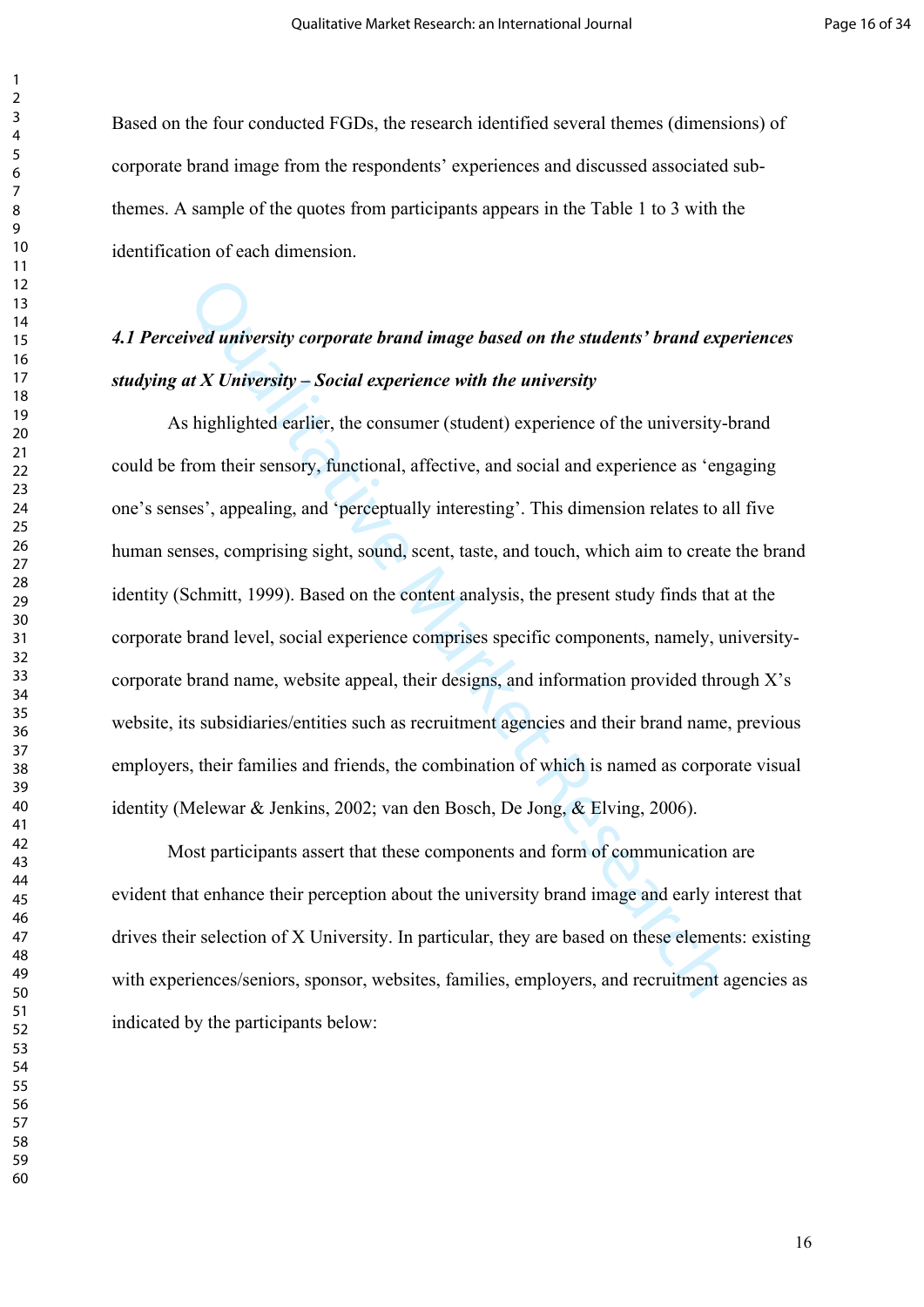| Questions        | Dimensions                                                    | Quotes from respondents                                                                                                                                                                                                                                    |
|------------------|---------------------------------------------------------------|------------------------------------------------------------------------------------------------------------------------------------------------------------------------------------------------------------------------------------------------------------|
| Where did you    | Social                                                        | "I first learnt about X through my seniors that were studying there" $[UG5]$                                                                                                                                                                               |
| first hear about | experience                                                    |                                                                                                                                                                                                                                                            |
| X University?    | (existing students<br>experiences -<br>senior and<br>friends) | "I registered and decided to come to $X$ because of my friend that I met at the<br>recruitment agent's office, she recommended me to join her studying in $X$<br>University because she told me she learnt from her seniors about the<br>university" [PG7] |
|                  | Family                                                        | "I hear about $X$ from my parents who asked from my sponsor" [UG9]                                                                                                                                                                                         |
|                  | Social<br>experiences                                         | "My sponsor suggested that I check X's website with regard to my course"<br><i>[UG3]</i>                                                                                                                                                                   |
|                  | (Sponsor $&$<br>website)                                      | "I didn't really know about X until my sponsor told me about it $[PG4]$                                                                                                                                                                                    |
|                  |                                                               | "I follow my sponsor, as my sponsor recommended $X$ for my courseall my<br>friends just follow our sponsor" $-I$ UG15]                                                                                                                                     |
|                  |                                                               | Note: Most of UG students indicate they first hear about X from their<br>sponsors                                                                                                                                                                          |
|                  | Employer                                                      | "My boss actually told me about $X$ , because I wanted to do engineering, he<br>told me the university has a good school on engineering"[PG6]                                                                                                              |
|                  | Agent                                                         | " From agent A, Agent B, but X is not even associated with Agent C, the<br>top recruitment agent in Malaysia" [PG7]                                                                                                                                        |

Table 1: Brand (social) experience and perceived university corporate brand image

Family<br>
Thear about X from my parents who asked from my sponsor" (Notical<br>
experiences<br>
(Sponsor &  $|UG3|$ <br>
(Sponsor &  $|UG3|$ <br>
(Sponsor &  $|UG3|$ <br>
(Sponsor &  $Hddn$  i really know about X until my sponsor told me about it.<br>
" Based on these findings, social experience is thus found to be relevant as the first dimension that enhances a student's perception about the university's brand image. Social experience is about brand relationship with the student and how the student is able to relate or connect with other people's experience about the university they are thinking of (Hamzah et al., 2014). For example, social experience are developed from several sources in this study such as seniors and friends, or other external cues including employers, financial sponsors, course-related material, and recruitment agencies, all appear to be important when communicating the benefits of an HEI (Table 1). Similarly, as indicated in previous literature, in a service-related setting, customer purchase decisions relied upon external cues of the corporate brand such as image and positive word-of-mouth (Grönroos, 1984). Furthermore, Argenti & Druckenmiller (2004) explain that organizations should make their assets tangible (possibly through corporate visual identity) in order to position and differentiate themselves in the minds of their stakeholders. This may be due to the fact that an image of a company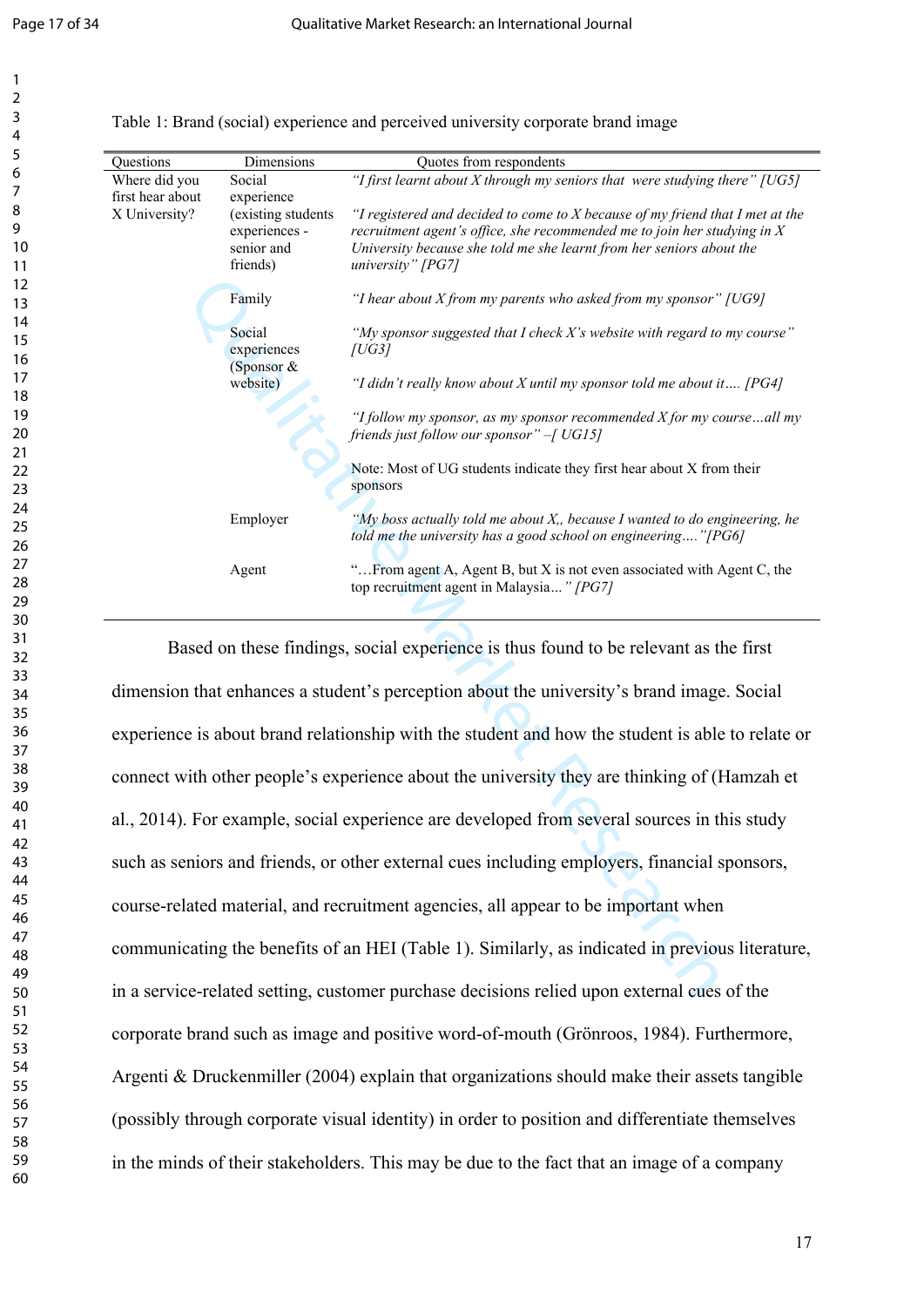es, life histories and personal situations when perceiving people, product the of these differences, each individual has a subjective view of reality or h<br>at the differences, each individual has a subjective view of realit refers not only to *"what we hear and see from the company's messages (impression formed from other people's opinion or media advertising), but experience its product (the direct contact the consumer has with the product)'*, (Ind, 1997, p.5). According to Antonides and Van Raaij (1998), people differ in their perception of *reality* depending on their own experiences, life histories and personal situations when perceiving people, product or brand. As a result of these differences, each individual has a subjective view of reality or his/her own unique brand knowledge. In addition, the consumer brand knowledge may be derived from several sources: (1) objective reality (consumer personal experience); (2) constructed reality (message from advertising and media) and (3) experiences of others (such as word-ofmouth) (Antonides and Van Raaij, 1998). Therefore, a consumer's association may be comprised of both cognitive i.e. from personal experience and affective or/and symbolic elements (e.g. through advertising) (Rauschnabel et al., 2016). Burke and Edell (1989) assert that it is becoming clear that the affective, symbolic and cognitive aspects of persuasion are intertwined rather than separate and Rauschnabel et al. (2016) explain that this is because the university brand represent the overall perceptions and feelings that stakeholders associate with a particular university.

# *4.2 Perceived university corporate brand image based on the students' (brand) experiences studying at X University – Functional (Cognitive) and Emotional experience with the university*

The second and third dimensions found to be relevant in explicating the university's corporate brand image are functional and emotional/affective experience (Schmitt, 1999; Hamzah et al., 2014). Through functional experience (e.g. atmosphere, expertise/staff, facilities, location), respondents of the focus groups indicated mixed emotional experiences to several perceived university brand images. Emotional experience, on the other hand, refers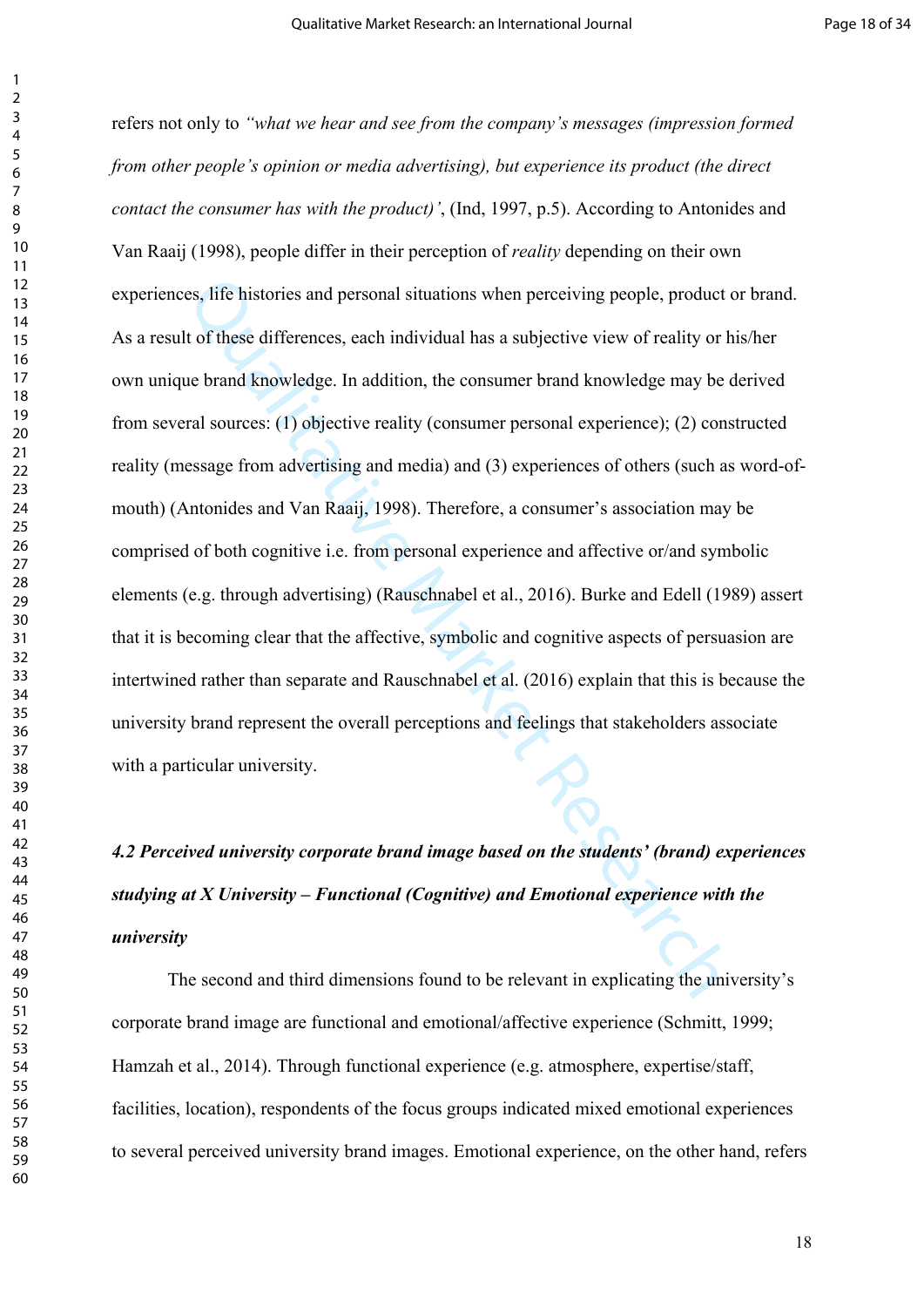tive and negative dimensions. In this study, most of the participants expres<br>
(positive and negative) about their experiences with the university. The re<br>
ix components, namely, happy with X University and satisfied but a to the participation in or observation of events that involve feelings and vary in intensity from moods to emotions, and are important in consumer responses (Schmitt, 1999). Providing consistent 'good feeling' emotions to customers may foster and build a lasting relationship (Schmitt, 1999). Laros & Steenkamp (2005) conceptualize brand emotions as comprising both positive and negative dimensions. In this study, most of the participants express mixed emotions (positive and negative) about their experiences with the university. The respondents indicate six components, namely, happy with X University and satisfied but also worried and disappointed with facilities, staff, and administration. Many of them express the view that they were happy with the X atmosphere, environment, supportive lecturers (which a case of functional experience), but propose that the school could further improve to enhance their experiences with the university (they refer to their own experience of the university and to their friends at X as well) as indicated below:

| Table 2: Brand (functional and emotional) experience and perceived university corporate brand image |  |  |  |
|-----------------------------------------------------------------------------------------------------|--|--|--|

| Questions                       | Dimensions                             | Quotes from respondents                                                                                                                                                                                                                                                |
|---------------------------------|----------------------------------------|------------------------------------------------------------------------------------------------------------------------------------------------------------------------------------------------------------------------------------------------------------------------|
| What is your<br>overall         | Affective image<br>(Positive/emotional | "It's course content [] I am so glad I chose $X$ " [PG5]                                                                                                                                                                                                               |
| experience<br>about X?          | Experience)<br>e.g. Happy, good        | "[] Good experience, worth quit my job to come to $X$ " [PG6]                                                                                                                                                                                                          |
|                                 | feeling and satisfied                  | "X is good in providing support to students. When my supervisor left, they are<br>quick in assuring me that they are doing everything they can to provide                                                                                                              |
|                                 | Cognitive image:<br>Excellent program/ | temporary support until I will be assigned a new supervisor" [PhD3]                                                                                                                                                                                                    |
| How do you<br>best see X<br>as? | courses                                | "[] The program (mix-module, very comprehensive) $\lceil  \rceil$ for me, the program<br>is more important than the university name" [PG2].                                                                                                                            |
|                                 | Reputable                              | "I compared the program with other universities (University of Y and Z) but<br>they didn't have the exact program I wanted" $[PG3]$ ;                                                                                                                                  |
|                                 |                                        | "X is reputable for my module; it is seen as is tough $\&$ reputable" [PG4] (the<br>student is referring to Engineering degree);                                                                                                                                       |
|                                 |                                        | "My employer suggests $X$ is top for Engineering" [PG5];                                                                                                                                                                                                               |
|                                 |                                        | "I came to $X$ because of my supervisor's reputation" [PhD9]                                                                                                                                                                                                           |
|                                 |                                        | *Note: Most of UG/PG students during the interview agreed that their sponsor<br>suggest X University due to its top program for engineering school                                                                                                                     |
|                                 | Other services and<br>communication    | "Fast admission service from Admission [] the guy that represents Malaysia.<br>He is so good, care about us and so supportive and very quick, so I decided to<br>come because he explains very clearly to me. I received the acceptance letter<br>from $X$ first [PG7] |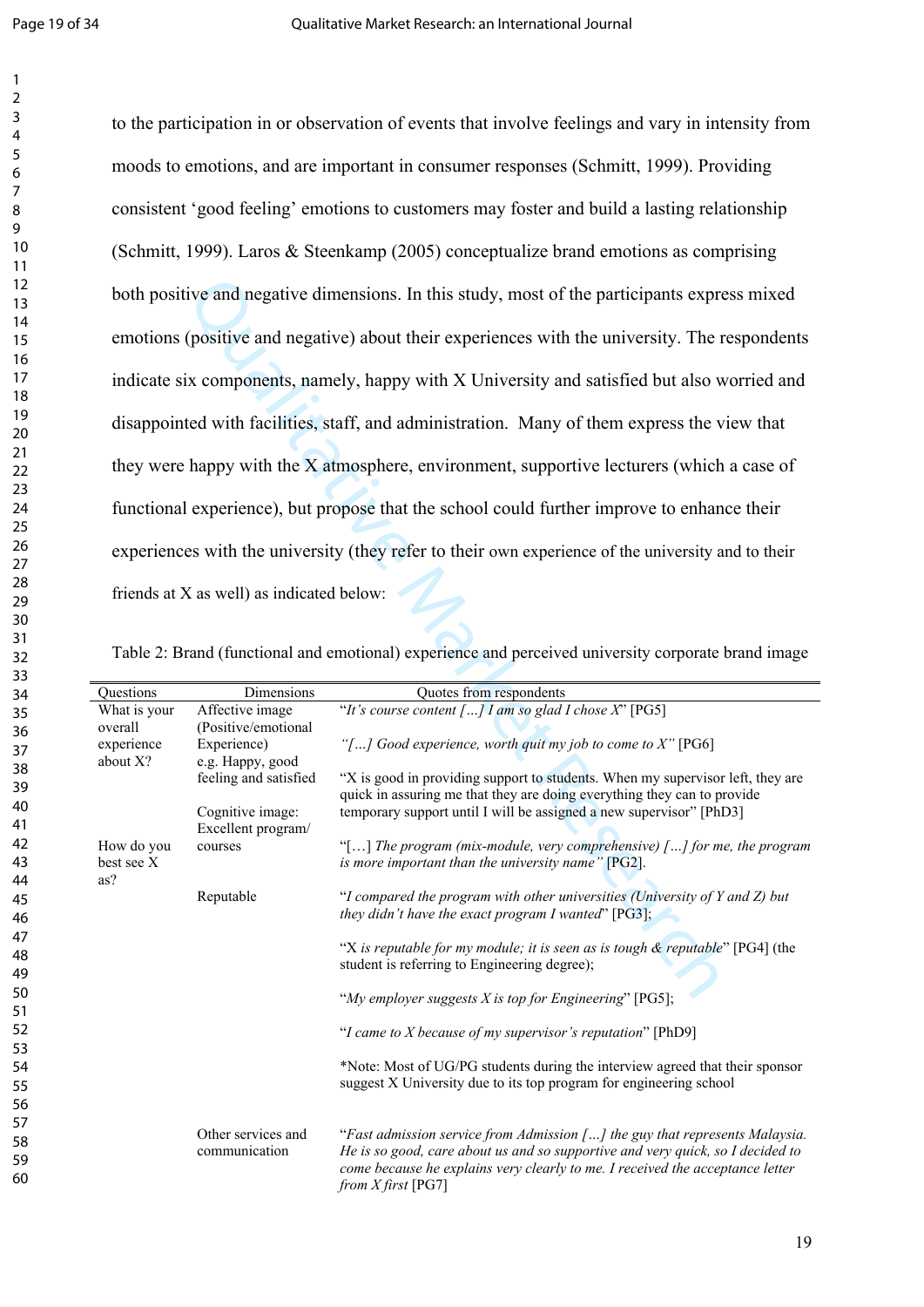| 2                                         |
|-------------------------------------------|
| 3                                         |
| 4                                         |
|                                           |
| 5                                         |
| 6                                         |
|                                           |
| 8                                         |
|                                           |
| 9                                         |
| 10                                        |
| 1<br>1                                    |
|                                           |
| 1<br>$\overline{a}$                       |
| 13                                        |
| 1<br>4                                    |
| 15                                        |
| 16                                        |
|                                           |
| 1                                         |
| 18                                        |
| 19                                        |
| 20                                        |
|                                           |
| $\overline{21}$                           |
| $\overline{2}$<br>$\overline{2}$          |
| $\overline{2}$<br>ξ                       |
| $\overline{24}$                           |
|                                           |
| 25                                        |
| 26                                        |
| 27                                        |
| 28                                        |
|                                           |
| 29                                        |
| 30                                        |
| $\overline{\textbf{3}}$                   |
| $\overline{\mathbf{S}}$<br>$\overline{2}$ |
|                                           |
| $\overline{\mathbf{3}}$<br>ξ              |
| 34                                        |
| 35                                        |
| 36                                        |
|                                           |
| 37                                        |
| 38                                        |
| $\frac{1}{2}$<br>C                        |
| 40                                        |
| 41                                        |
|                                           |
| 42                                        |
| 4.<br>ξ                                   |
| 44                                        |
| 45                                        |
|                                           |
| 46                                        |
| 47                                        |
| 48                                        |
| 49                                        |
|                                           |
| 50                                        |
| 51                                        |
| 5.<br>$\overline{2}$                      |
| $\overline{\mathbf{5}}$<br>3              |
|                                           |
| 54                                        |
| 55                                        |
| 56                                        |
| 57                                        |
|                                           |
| 58                                        |
| 59<br>ヲ                                   |

1

| University<br>facilities                   | "[] Their facilities are great (e.g. library is open $24/7$ )" [UG6]                                                                                                                                                                                         |
|--------------------------------------------|--------------------------------------------------------------------------------------------------------------------------------------------------------------------------------------------------------------------------------------------------------------|
|                                            | "Facilities are generally good but some facilities (example sports) are<br>outdated" [UG3]                                                                                                                                                                   |
|                                            | "My PhD supervisor is great however my school needs to do more to help us as<br>PhD students, such as special training for our topic. But they said they can't do<br>it this is frustrating" [PhD6]                                                          |
| The Lecturer                               | "When my father died, my supervisor provides all information and supported<br>me until I finally completed my dissertation, I am grateful to her"                                                                                                            |
|                                            | "My lecturer is very helpful, sometimes I can see her without appointment"<br>[UG5]                                                                                                                                                                          |
|                                            | "The support & extra classes/seminar or workshops for PhD students are<br>excellent in the Business School, it is up to us to join or not" [PhD3]                                                                                                            |
| University<br>environment $\&$<br>location | "The environment was what as my senior explains, for example, the<br>International environment, good environment within campus, faculties,<br>accommodation is nearby with our own Malaysian community" [UG4]                                                |
|                                            | "It's in LondonLocation is good" [PG1]                                                                                                                                                                                                                       |
|                                            | "X is a safe university. The security is always present and I feel relax coming<br>back home late at night as bus stop are located within campus. You feel safe<br>here" $[UG13]$                                                                            |
|                                            | The atmosphere within the university is friendly. We [Malaysian student<br>community] has participated in International food where we provide taste of<br>Malaysian food. You can see they always have international activity from time<br>to time. $[UG11]$ |
|                                            | *Note: most of the respondents agreed during the FGD that location (X)<br>University is in London) and campus-based environment also play important<br>role to their decision of enrollment.                                                                 |
|                                            | 4.3 Brand experience and perception of university corporate brand image and their effects                                                                                                                                                                    |
|                                            | on university behavioral outcomes: Satisfaction and positive word-of mouth                                                                                                                                                                                   |
|                                            | Previous research suggests that brand experience enhances a student's perceived                                                                                                                                                                              |
|                                            | university corporate brand image via both functional and emotional elements, the effect it has                                                                                                                                                               |
|                                            | against one another however was not clear (Curtis et al., 2009; Syed Alwi and Kitchen,                                                                                                                                                                       |

# *4.3 Brand experience and perception of university corporate brand image and their effects on university behavioral outcomes: Satisfaction and positive word-of mouth*

Previous research suggests that brand experience enhances a student's perceived university corporate brand image via both functional and emotional elements, the effect it has against one another however was not clear (Curtis et al., 2009; Syed Alwi and Kitchen, 2014), thus hamper university marketing administrator's understanding of designing a more appropriate brand strategy when targeting students. While affective brand attribute is thought to be explained by cognitive brand attributes (the outcomes of educational and service quality), students' behavioral responses (positive word-of-mouth) to schools depended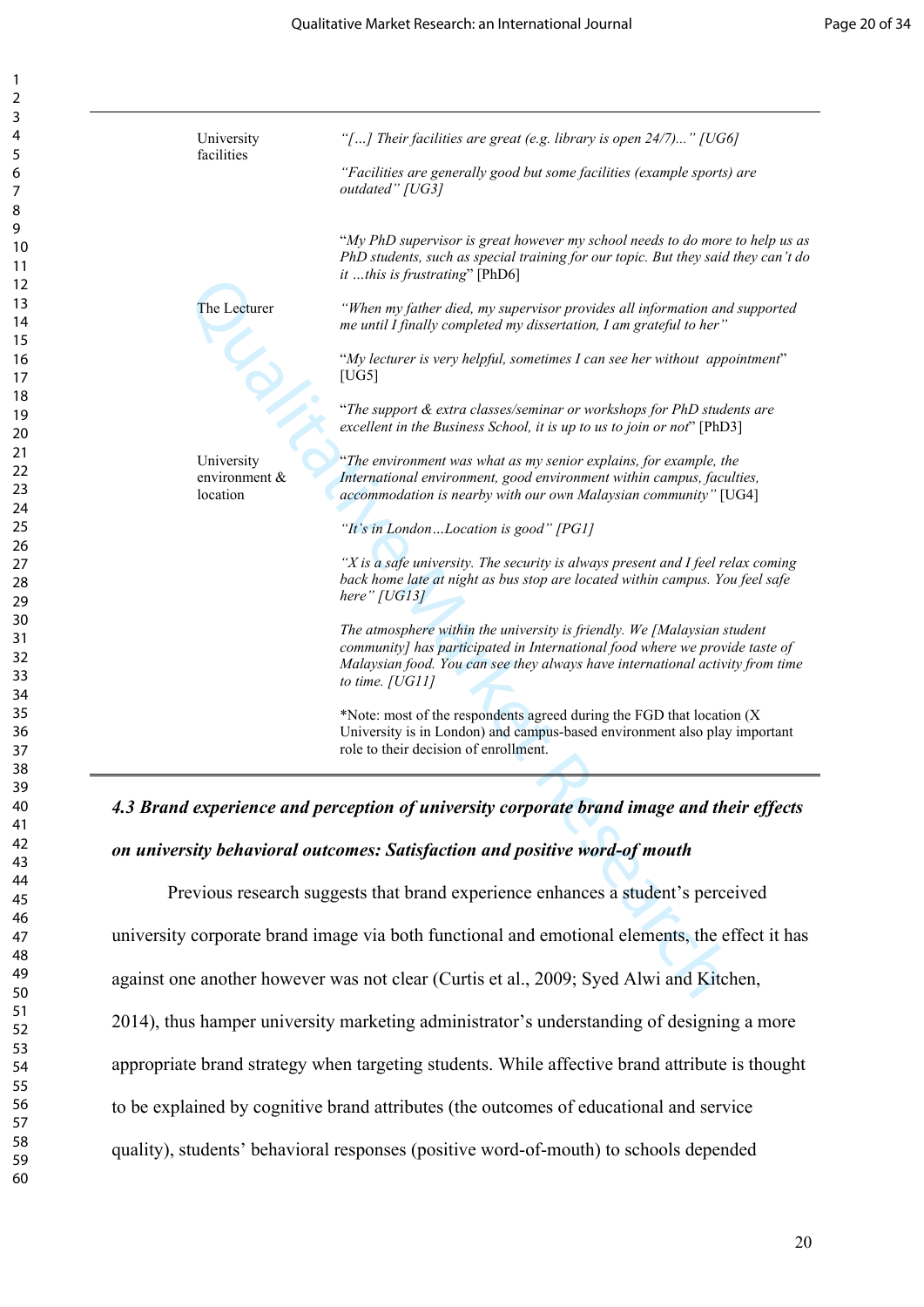mouth feedback to colleagues, prospective students' parents, subordinates seeking advice before pursuing their studies. In other words those graduate seeking advice before pursuing their studies. In other words those gradu largely on the affective component and their happiness (satisfaction) rather than upon the cognitive element (Syed Alwi & Kitchen, 2014). In the long-term, satisfied students may develop a sense of belonging to their university, seen as their alma mater and be proud to be associated with the corporate brand (Curtis et al., 2009). They would then offer positive word-of-mouth feedback to colleagues, prospective students' parents, subordinates or whoever seeking advice before pursuing their studies. In other words those graduates which would evaluate their university as a good, respected, and admired institution (overall attitude evaluation-corporate brand image) (Bennet & Ali-Choudhry, 2009), would be followed by feelings of satisfaction (feelings such as affinity, happiness or pleasure in being associated with the school) (Davies et al., 2004) and finally loyalty towards the University (e.g., positive word-of-mouth about the school). Loyal students would be most likely to engage in favorable word-of-mouth communications about the school or recommending the university or school (Bennet & Ali-Choudhry, 2009), remembering that not all schools have a natural association with an umbrella institution.

 Respondents of this study, when asked for their overall feelings about the overall brand experiencing, gave positive behavioral responses - namely, happy, glad, good feelings, leading to satisfaction, leading to outcomes such as recommending to their friends, sponsors and families as highlighted by some of the quotes given below: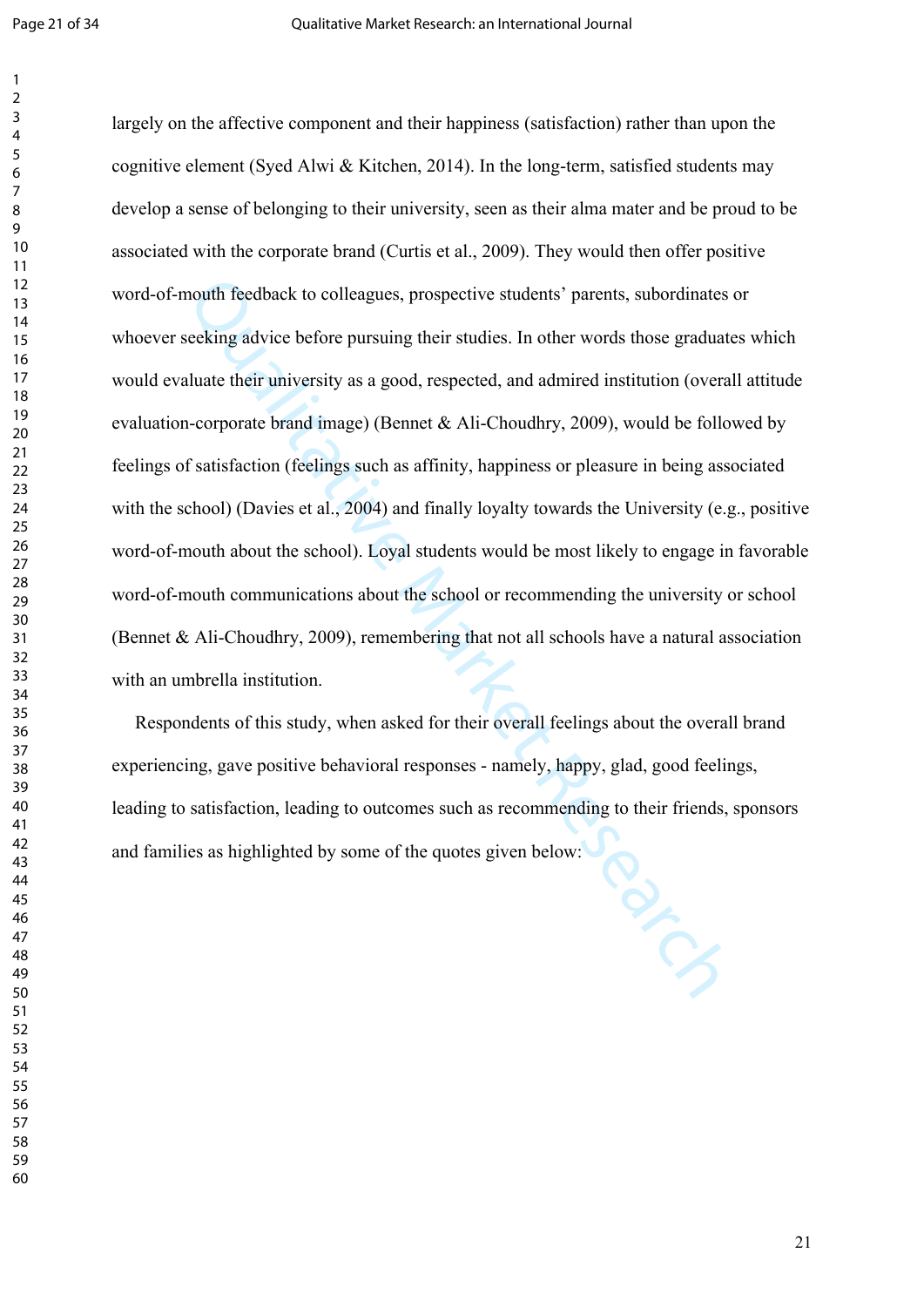| 3                                |
|----------------------------------|
| 4                                |
|                                  |
| 6                                |
|                                  |
| 8                                |
|                                  |
| 9                                |
| 10                               |
| 1<br>1                           |
| 1                                |
| 1<br>3                           |
| $\mathbf{1}$<br>4                |
| 15                               |
| 16                               |
| $\overline{1}$                   |
| 18                               |
| 19                               |
| 20                               |
| $\overline{21}$                  |
| $\overline{2}$<br>2              |
| $\overline{2}$<br>3              |
| 24                               |
| 25                               |
| 26                               |
| $\overline{27}$                  |
|                                  |
| 28                               |
| 29                               |
| 30                               |
| 31                               |
| 3.<br>$\overline{c}$             |
| 33                               |
| 3,<br>4                          |
| 35                               |
| 36                               |
| 37                               |
| 38                               |
| 39                               |
| 40                               |
| 41                               |
| 42                               |
| 4:<br>3                          |
| 44                               |
| 45                               |
| 46                               |
| 47                               |
|                                  |
| 48                               |
| 49                               |
| 50                               |
| 51                               |
| $\overline{5}$<br>$\overline{2}$ |
| $\overline{\mathbf{5}}$<br>3     |
| 54                               |
| 55                               |
| 56                               |
| $\overline{\mathbf{z}}$          |
| 58                               |
| 59                               |

1  $\overline{2}$ 

| Table 3: Brand experience, perceived university corporate brand Image and behavioral response $-X$ |  |
|----------------------------------------------------------------------------------------------------|--|
| University                                                                                         |  |

| Questions                                                     | Findings<br>Dimensions                              | Quotes from respondents                                                                                                                                                                                                                                                                                                       |
|---------------------------------------------------------------|-----------------------------------------------------|-------------------------------------------------------------------------------------------------------------------------------------------------------------------------------------------------------------------------------------------------------------------------------------------------------------------------------|
| Now that you have<br>experienced X,                           | Positive<br>feelings:                               | "I am so glad I chose $X$ " [PG5]                                                                                                                                                                                                                                                                                             |
| how do you feel<br>about the brand?<br>(Satisfaction)         | Happy                                               | "[] Good experience, worth quit my job to come to $X$ " [PG6]                                                                                                                                                                                                                                                                 |
|                                                               | Feeling<br>Satisfied                                | "It met my expectation- as what my senior told me [] overall, I am happy"<br>[PG3]                                                                                                                                                                                                                                            |
| Would you<br>recommend X?                                     | Loyalty<br>Word-of-                                 | "I would love to recommend X but many Malaysian still didn't know about it,<br>X should increase their visibility in Malaysia [PG4]                                                                                                                                                                                           |
| (Behavioral<br>response-Word-of-<br>mouth)                    | mouth                                               | "We would love to recommend and participate in any $X$ event (e.g. Alumni) in<br>Malaysia" [PG5]                                                                                                                                                                                                                              |
| How best to attract<br>Malaysia<br>(prospective)<br>students? | Increase<br>visibility<br>among<br>Malaysian        | "We would love to recommend and participate in any X event in Malaysia but<br>X should do more because Malaysian relies heavily on ranking, however with<br>helping us on appeal letter to our sponsor, and increase visibility (more<br>marketing, promotion) could change/influence our sponsor decision" [PhD3]            |
| What could X do<br>more?                                      | Talk to                                             | "[] X need to talk to the Sponsor!" [PG7]                                                                                                                                                                                                                                                                                     |
|                                                               | sponsors                                            | "[] Sometimes some sponsor did not know how good $X$ is" [PG3]<br>"Explain to our sponsor and agents that engineering is top in X as well as<br>other school" [UG6]                                                                                                                                                           |
|                                                               | Marketing<br>activities &<br>international<br>agent | "X is not pushing themselves in Malaysia, not as hard as other universities,<br>market their name and qualities $[]$ as they (the sponsor) will rely on<br>ranking unless other marketing promotion is done to clarify $[]$ Explain<br>further that X has top expertise (their lecturers), this is not communicated"<br>[PG5] |
|                                                               |                                                     | "[] Agent A, Agent B (e.g. Agent's names), but X is not even associated<br>with Agent C, the top recruitment agent in Malaysia" $[PG7]$                                                                                                                                                                                       |
|                                                               |                                                     | "[] however not all agents knew $X$ very well for example, Agent C, $X$ does<br>not even appear via Agent C" [PG3]                                                                                                                                                                                                            |
|                                                               |                                                     | These findings state that the affective outcomes are viewed as a pleasurable level of                                                                                                                                                                                                                                         |
|                                                               |                                                     | consumption related fulfillment (Oliver, 1997), as a result of consumer-student reactions                                                                                                                                                                                                                                     |
|                                                               |                                                     |                                                                                                                                                                                                                                                                                                                               |

 These findings state that the affective outcomes are viewed as a pleasurable level of consumption related fulfillment (Oliver, 1997), as a result of consumer-student reactions evaluated through their experiences over time, (Roper, 2004). Loyalty as the behavioral intention of students can produce greater value, as this is highly related to the actual behaviors and has richer diagnostic value than overall service quality (Zeithaml et al.,1996).

Based on the findings of this study, we have developed a conceptual framework as shown in Figure 1. The figure highlights the key themes/ dimensions and the relationships,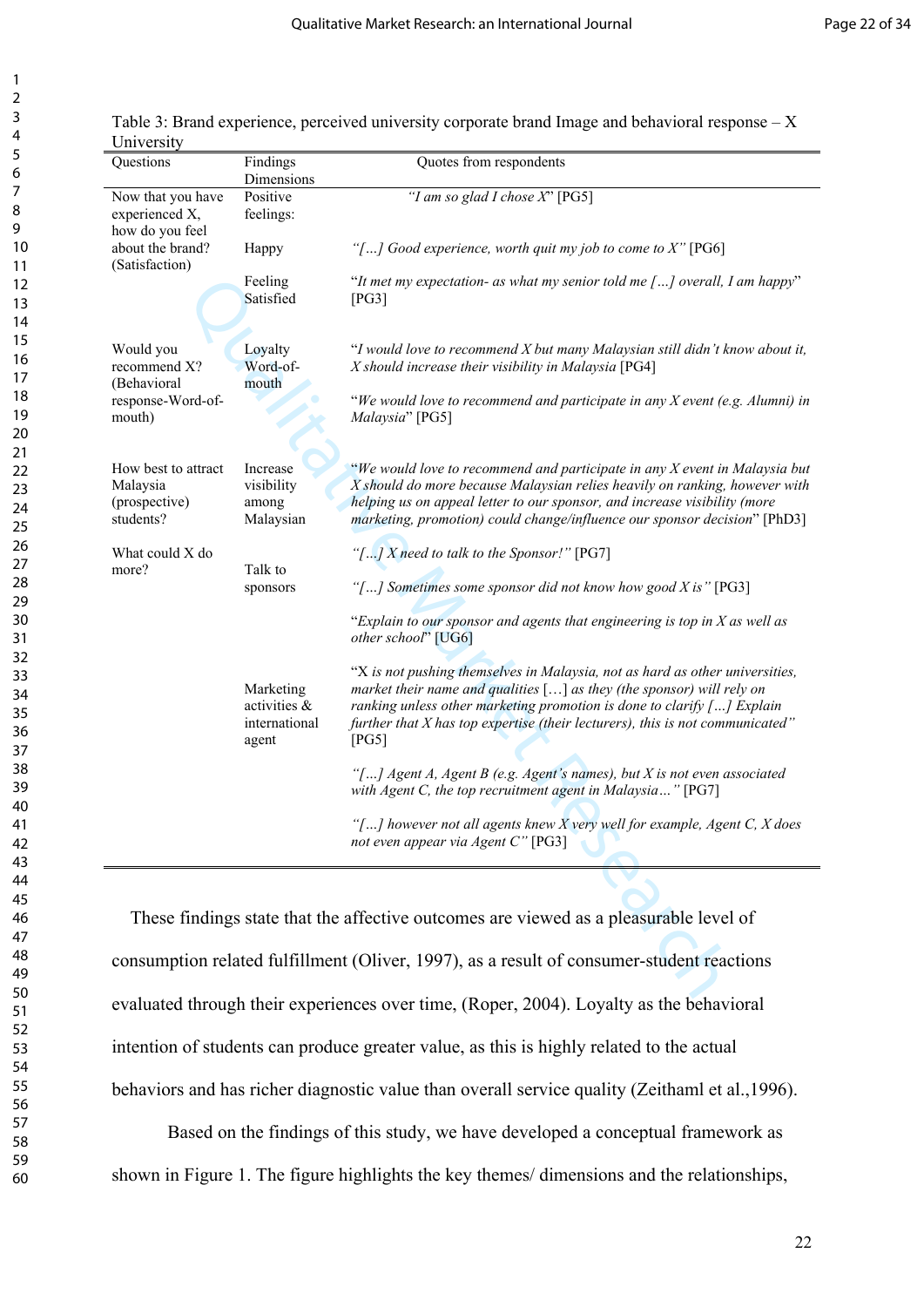which emerged from this study. In particular, the study proposes that: The social, functional and emotional brand as experienced by student will form or enhance the student's university corporate brand image which in turn may influence her/his satisfaction (e.g. happy or pleased with the school), and subsequently be loyal to the university (coming back for advanced studies, recommend to others or say positive things about the school).

#### Figure 1: Proposed conceptual framework



#### **5. Conclusion**

 This study has provided an in-depth investigation of the corporate brand image concept in the HEI context. The findings are expected to aid the strategic brand positioning of the institution, with emphasis upon the Malaysian market and consideration of brand attitudinal components such as corporate brand image and brand experience when analyzing university/corporate brand image and students' behavioral responses.

What drives brand reputation (e.g. academic quality) in an educational context, other than that established through ranking position, has continued to be a major question (Vidaver-Cohen, 2007; Syed Alwi & Kitchen, 2014; Rauschnabel et al., 2016). This study has provided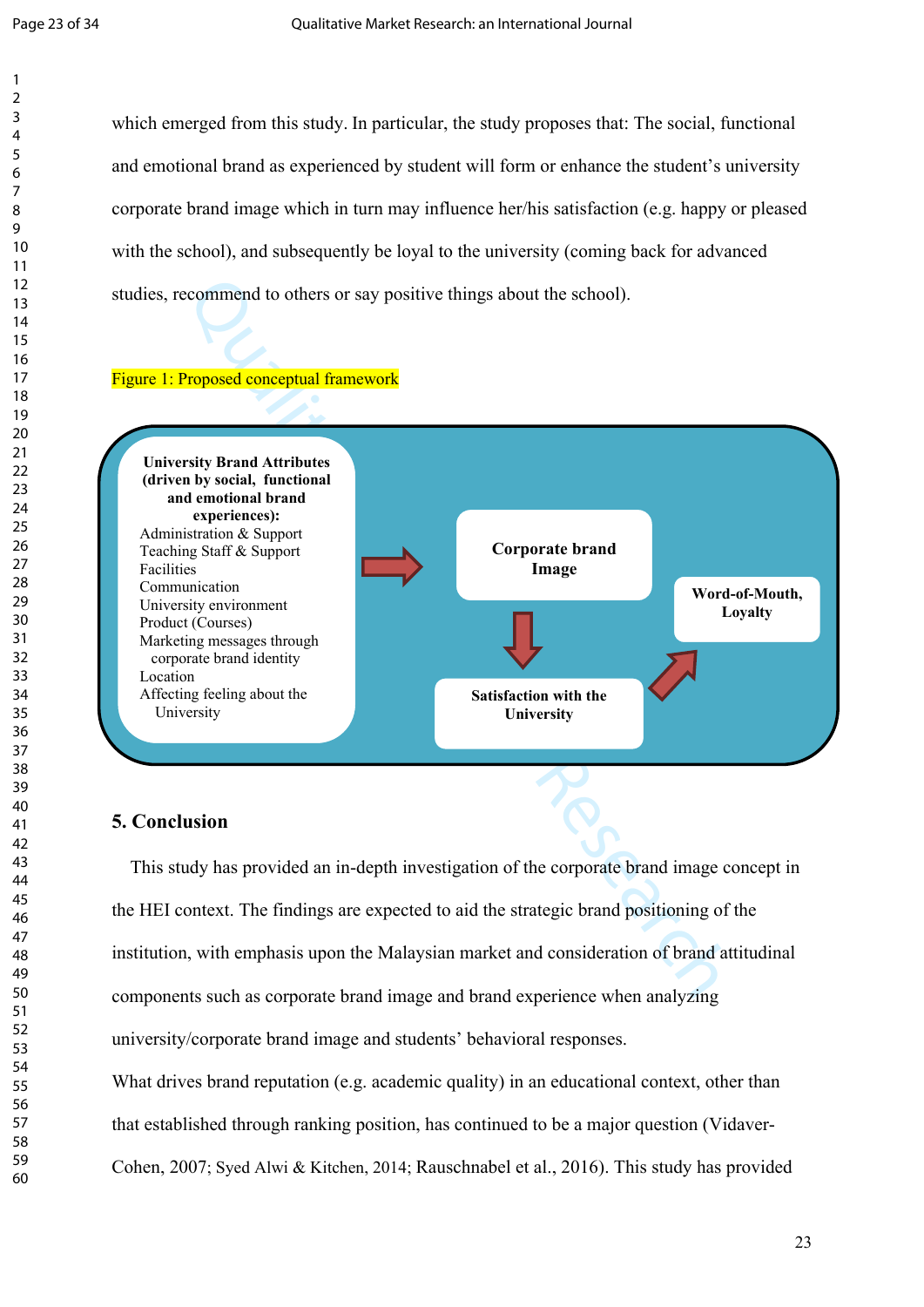some understanding towards this by giving insights into what helps create a favorable brand image of a university that may influence a student's decision to stay for advanced studies (Nguyen & LeBlanc, 2001). The results of this study add to the body of knowledge by indicating that brand reputation of the university is directly linked to the brand experiences and perceived brand image of the university. This is extremely important for universities. A strong positive brand reputation helps firms achieve a competitive advantage by encouraging repeat purchases and creates a source for generating future income streams (Schultz and de Chernatony, 2002). As indicated by the findings of this study, positive brand image and experiences can lead to loyalty and positive word-of-mouth generated by the students.

### *5.1 Theoretical contributions*

ived brand image of the university. This is extremely important for universitive brand reputation helps firms achieve a competitive advantage by enchases and creates a source for generating future income streams (Schultz b This study contributes to theoretical knowledge in at least two different ways: (1) by identifying possible corporate brand image attributes and brand experiences, that guide brand positioning (for the Malaysian market), and (2) by exploring the relationship between these attributes and satisfaction and behavioral response (word-of-mouth) as presented in this study's proposed conceptual framework. This study has identified the specific attributes that influence Malaysian students' early interest in selecting X University via, for example, through social brand experience e.g. recommendation from existing students at X, their sponsors, employers, the courses or modules X offers and location – in London. This study further revealed that corporate brand image attributes of the University (cognitively and affectively) enhance corporate brand differentiation and positioning (Rauschnabel *et al.,* 2016). These include the product/programs, modules, reputable courses/modules, lecturer (expertise and supportive), university atmosphere and environment, administration aspect, service quality such as responsiveness and empathy and good feeling towards the overall university (which a case of functional and emotional brand experiences).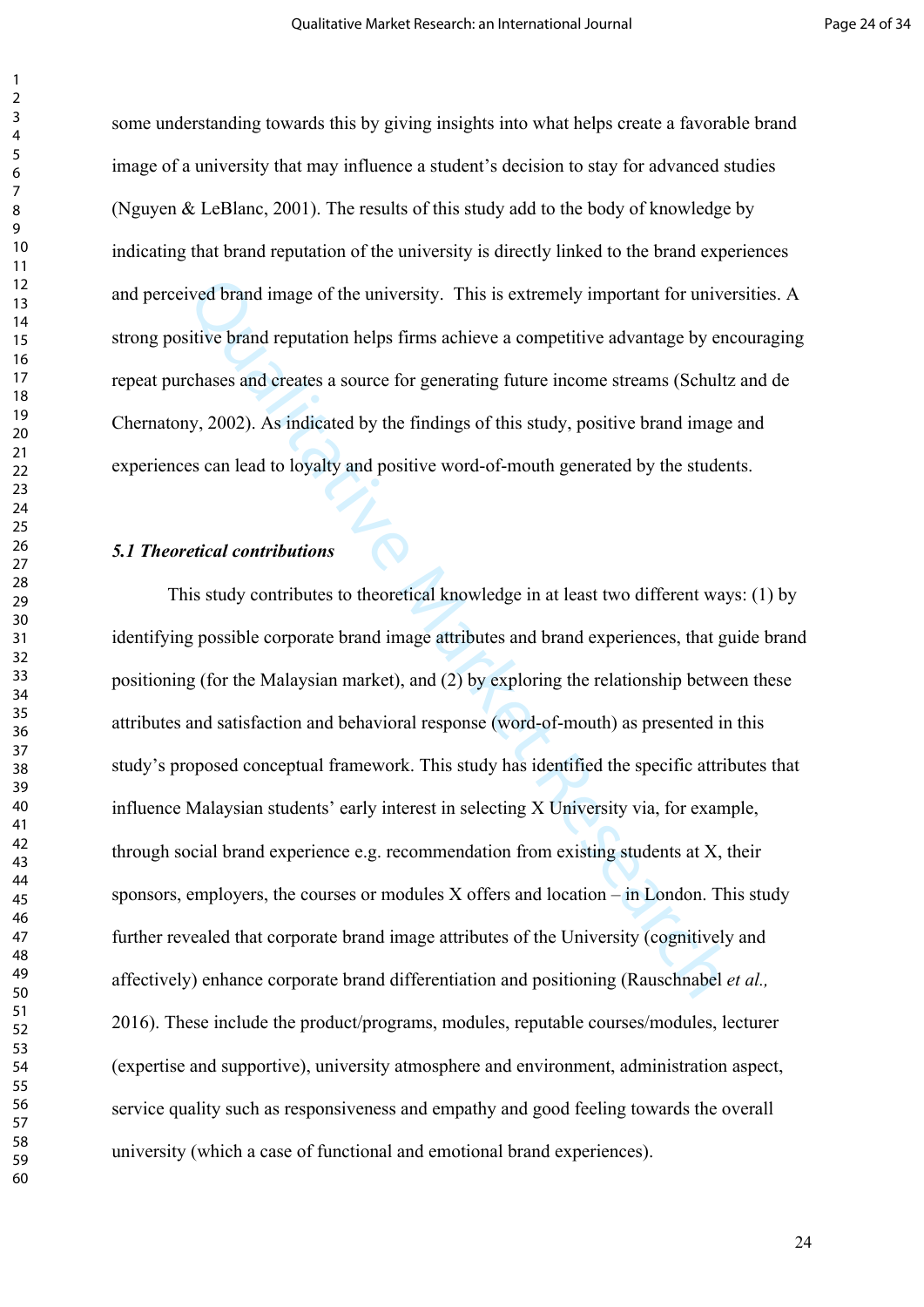ourses or enhancing their entry experiences (marketing communication) supposes a sponsors (especially at postgraduate level). Finally, this study proposes a almodel that shows the theoretical relationships between cognitiv In addition, in studying the current students' brand experience, a mix of feelings and experiences are reported, ranging from positive (happy, pleased, and satisfied) to negative. For example, the university could do more to enhance their learning and teaching experience by improving lecturer communication or offering more support in terms of training for specific courses or enhancing their entry experiences (marketing communication) such as talking to sponsors (especially at postgraduate level). Finally, this study proposes a conceptual model that shows the theoretical relationships between cognitive and affective brand attribute relative to corporate brand image, satisfaction and finally consumer-student behavioral response (loyalty, word-of-mouth). These attributes vary according to the different levels of the degrees (PhD, MSc or Bachelor undergraduate). Arguably, corporate brand promise is seen through this effect (de Chernatony, 2002), which in turn aids the formation of corporate identity (Melewar & Akel, 2005; Davies & Chun, 2008). Thus, from a conceptual perspective, the notion of both brand aspects (brand experience and corporate brand image) follows a rational thought process first before an affective component is then considered, resulting in the brand promise and loyalty. Hence, both corporate brand image and satisfaction are important constructs in universities as they directly and indirectly link with loyalty.

#### *5.2 Managerial implications*

HEI brand positioning may not only be based upon ranking or product, service quality or educational quality (which represent the cognitive elements of the brand) (de Chernatony, 2002), but also on affective elements such as corporate brand values and personality (Davies & Chun, 2008; Rauschnabel *et al.,* 2016). The present study contributes to the identification of specific students' needs and attributes including courses and modules, reputable schools (engineering), the environment (e.g. campus – near to lecturer, international), helpful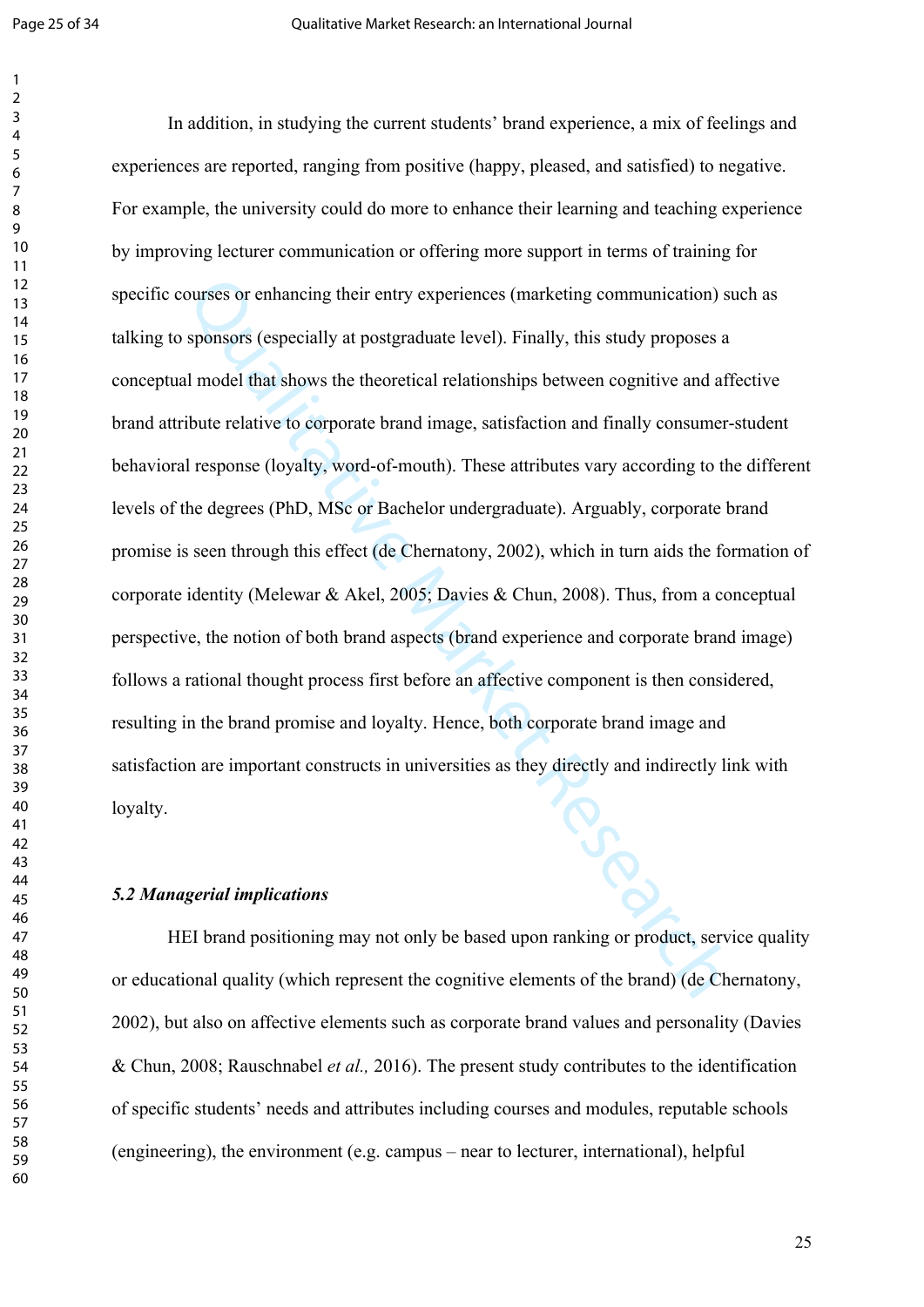hich behaviors could be changed and by which mechanism, for example, the and introducing activities to increase visibility/image in Malaysia. Interaccan influence them towards sending students to X instead of to other uni lecturers, the university location. Addressing the right brand attributes enhance and clarify the positioning aspect of the university brand, while simultaneously addressing the needs and wants of consumers (Peter & Olsen, 2008). For example, by understanding the culture – consumer buying behavior within this setting, marketers or school administrators can identify exactly which behaviors could be changed and by which mechanism, for example, talking to sponsors, and introducing activities to increase visibility/image in Malaysia. Interacting with sponsors can influence them towards sending students to X instead of to other universities in the UK. This could be translated into relationship building by X University with the Malaysian or for that matter other sponsors while still maintaining a relationship with recruitment agencies. Interestingly, almost all respondents 'strongly agree' that they would base their recommendation on the above factors, but it is their senior existing students' experiences in relation to all of these aspects at X that drives them to make (entry) decisions in favor of X, from the context of the current study.

However, there are also issues highlighted about how marketers/school administrators at X can further improve activity to increase its presence, corporate brand identity and visibility in Malaysia through a more aggressive promotion. At present, the Malaysian sponsors lack brand awareness (of  $X$ ). The existing students propose promoting  $X$ particularly to Malaysian sponsors through X alumni activities. This can also be done by communicating with them directly seeing as the nature of decision-making (entry) is such that sponsors heavily rely on rankings and the top 100 universities. Continuously providing support to students so that they can justify their entry decision with a supporting letter explaining ranking will assist in bringing about behavioral changes among the sponsors. The main priority for marketing and branding messages and campaigns should be to target the main sponsors of the students rather than just students within this context. This approach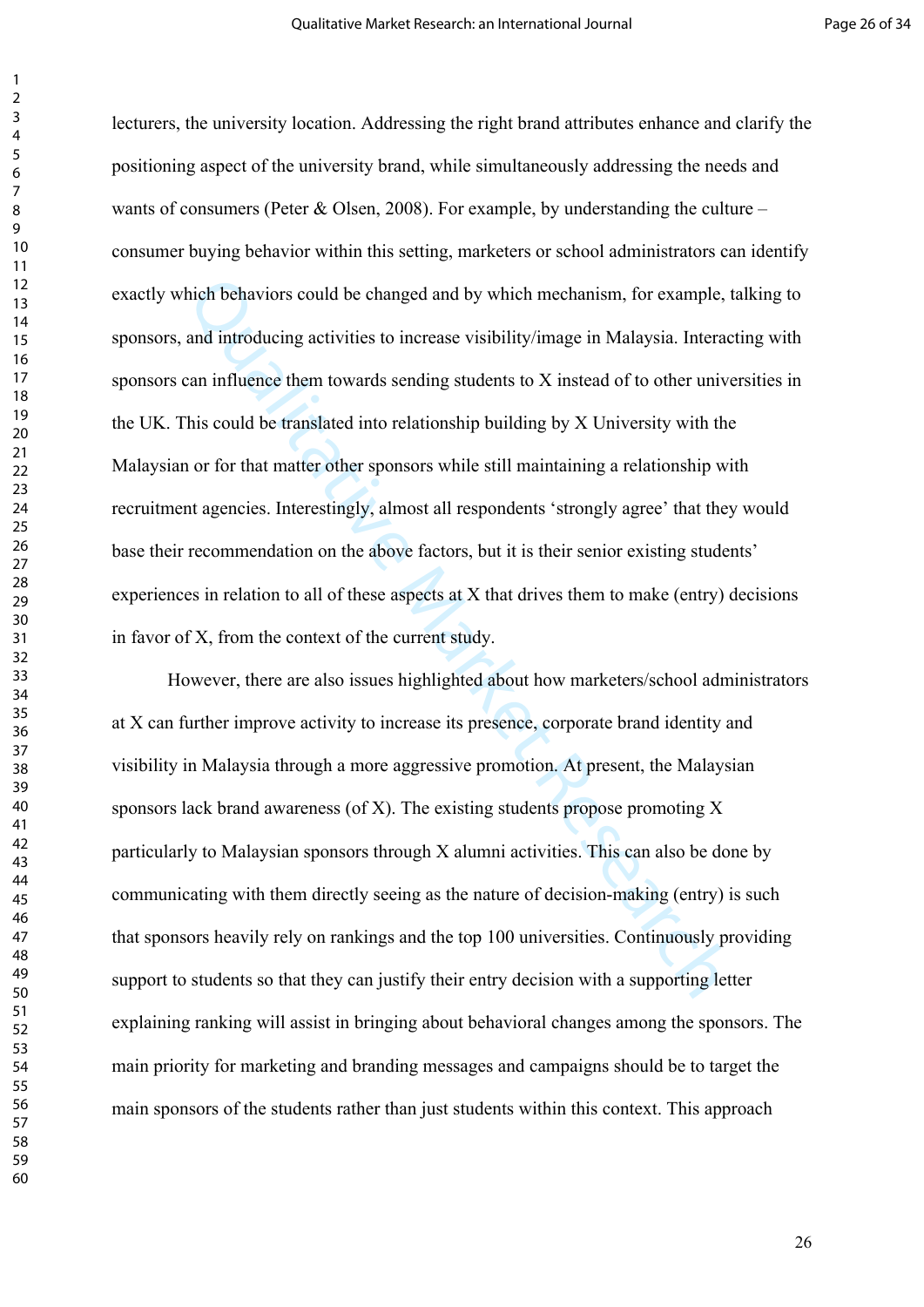helps improve the brand reputation of the university as well as provide promotional messages and marketing and branding strategy for new student in-take.

#### *5.3 Research limitations and further research*

is study is not without limitations. It was conducted in a single university<br>earch could replicate this in other schools/institutions. Cross-validation to<br>stitutions lies outside the scope of this study. Furthermore, altho This study is not without limitations. It was conducted in a single university and future research could replicate this in other schools/institutions. Cross-validation to other private institutions lies outside the scope of this study. Furthermore, although this study has identified specific attributes of university brands, they tend to be seen or interpreted as overall for both brand experiences and corporate brand image attributes due to the reflective nature of the construct, and also they tend to be seen as higher order rather than at individual levels. Further research is needed to analyze these dimensions using a quantitative approach at individual levels and testing the conceptual model as presented in the conceptual model. This study is focused on one Asian market (Malaysian students in X University) chosen for its potential growth in the future. Thus, the empirical work could be replicated via other international students and comparisons made with the present finding in order to find the standardized messages for promoting the university's corporate brand. Future studies should look at different groups of South East Asian students to examine whether cultural differences had an impact on perceptions of brand identity and other themes. It would also be especially interesting to examine whether there are any differences between Asian students and students from other European Countries. Finally, the proposed conceptual framework can be empirically tested in quantitative study in the future in order to understand the varied constructs and their relationships. Thus, this study provides a good starting point for further research.

#### **References**

Akinci, S., Atilgan-Inan, E., & Aksoy, S. (2010). Re-assessment of E-S-Qual and E-RecS-Qual in a pure service setting. *Journal of Business Research, 63*(3), 232–240.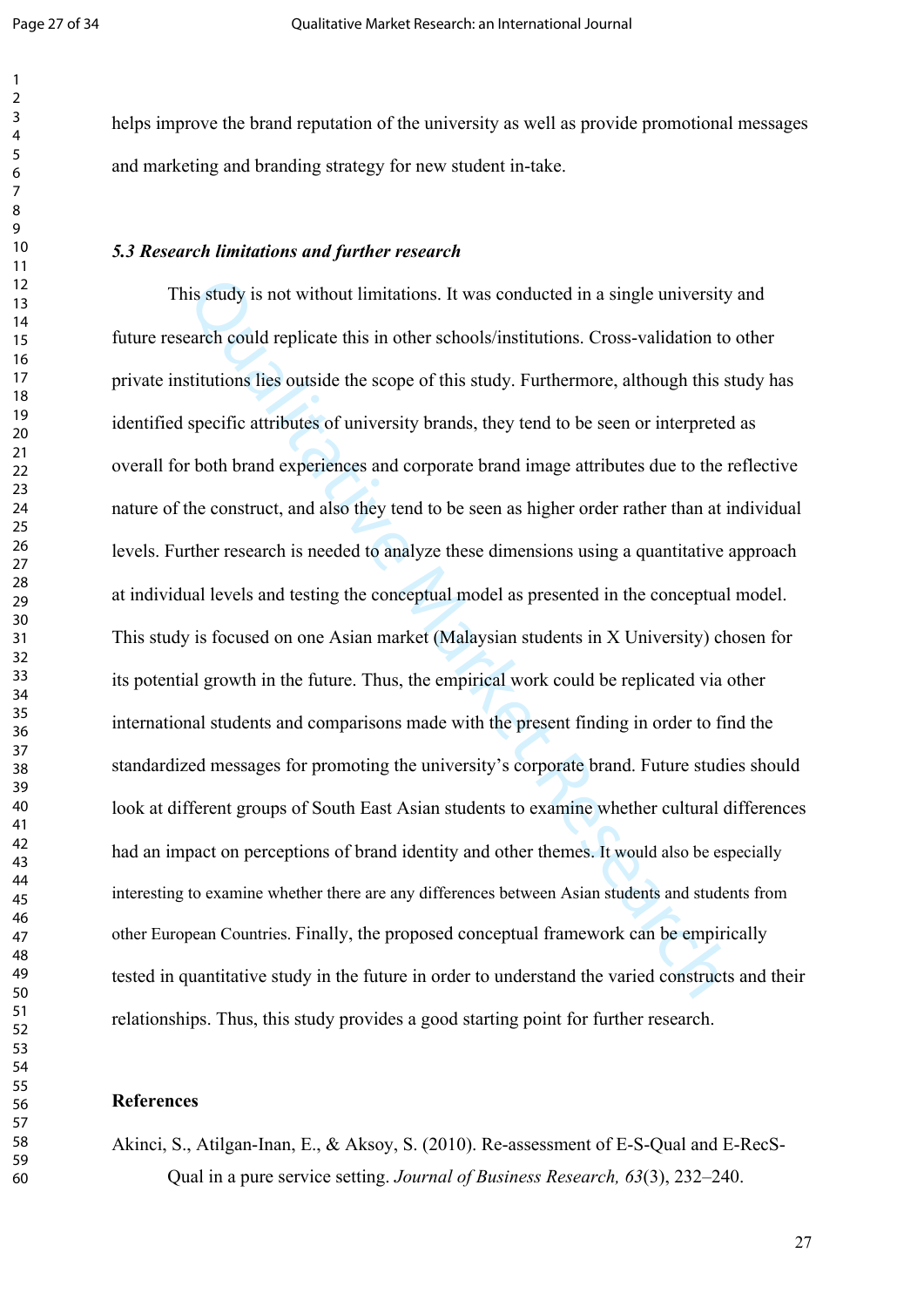- Alves, H., & Raposo, M. (2010). The influence of university image on student behaviour. *International Journal of Educational Management,* 24(1), 73-85.
- Antonides, G., & Van Raaij, W. F. (1998). *Consumer behaviour: a European perspective*. Chichester: Wiley.
- Argenti, P. (2000). Branding b-schools: Reputation management for MBA programs. *Corporate Reputation Review, 3*(2), 171-178.
- Argenti, P.A. & Druckenmiller, B. (2004). Reputation and the corporate brand. *Corporate Reputation Review, 6*(4), 368–374.
- Balmer, J.M.T (2009). Corporate marketing: apocalypse, advent and epiphany. *Management Decision, 47*(4), 544-572.
- Balmer, J.M.T. & Liao, Mei-Na (2007). Student corporate brand identification: An exploratory: Case study. *Corporate Communications: An International Journal,*  (4), 356-375.
- Belch, G. E., & Belch, M. A. (2003). *Advertising and promotion: An integrated marketing communications perspective.* The McGraw− Hill.
- Bennett, R. & Ali-Choudhury, R. (2009). Prospective students' perceptions of university brands: An empirical study. *Journal of Marketing for Higher Education, 19*(1), 85- 107.
- Bloor, M., Frankland, J., Thomas, M., & Robson, K. (2001). *Focus groups in social research.*  Thousand Oaks, CA: Sage Publications Inc.
- Brakus, J.J., Schmitt, B.H., & Zarantonello, L. (2009). Brand experience: What is it? How is it measured? Does it affect loyalty? *Journal of Marketing, 73*(3), 52–68.
- Braun, V. & Clarke, V. (2006). Using thematic analysis in psychology. *Qualitative Research in Psychology, 3(*2), 77–101.
- proprate Reputation Review, 3(2), 171-178.<br>
A. & Druckenmiller, B. (2004). Reputation and the corporate brand. Cor,<br>
M.T. (2009). Corporate marketing: apocalypse, advent and epiphany. *Mar*,<br>
M.T. (2009). Corporate market Bravo, R., Montaner, T., & Pina, J. M. (2012). Corporate brand image of financial institutions: a consumer approach. *Journal of Product & Brand Management*, 21(4), 232–245.
- Brown, T.J. (1998). Corporate associations in marketing: Antecedents and consequences. *Corporate Reputation Review, 1*(3), 215-233.
- Burke, M. C., & Edell, J. A. (1989). The impact of feelings on ad-based affect and cognition. *Journal of Marketing Research, 26*(1), 69-83.
- Calder, B.J. (1977). Focus groups and the nature of qualitative marketing research. *Journal of Marketing Research, 14*(3), 353–364.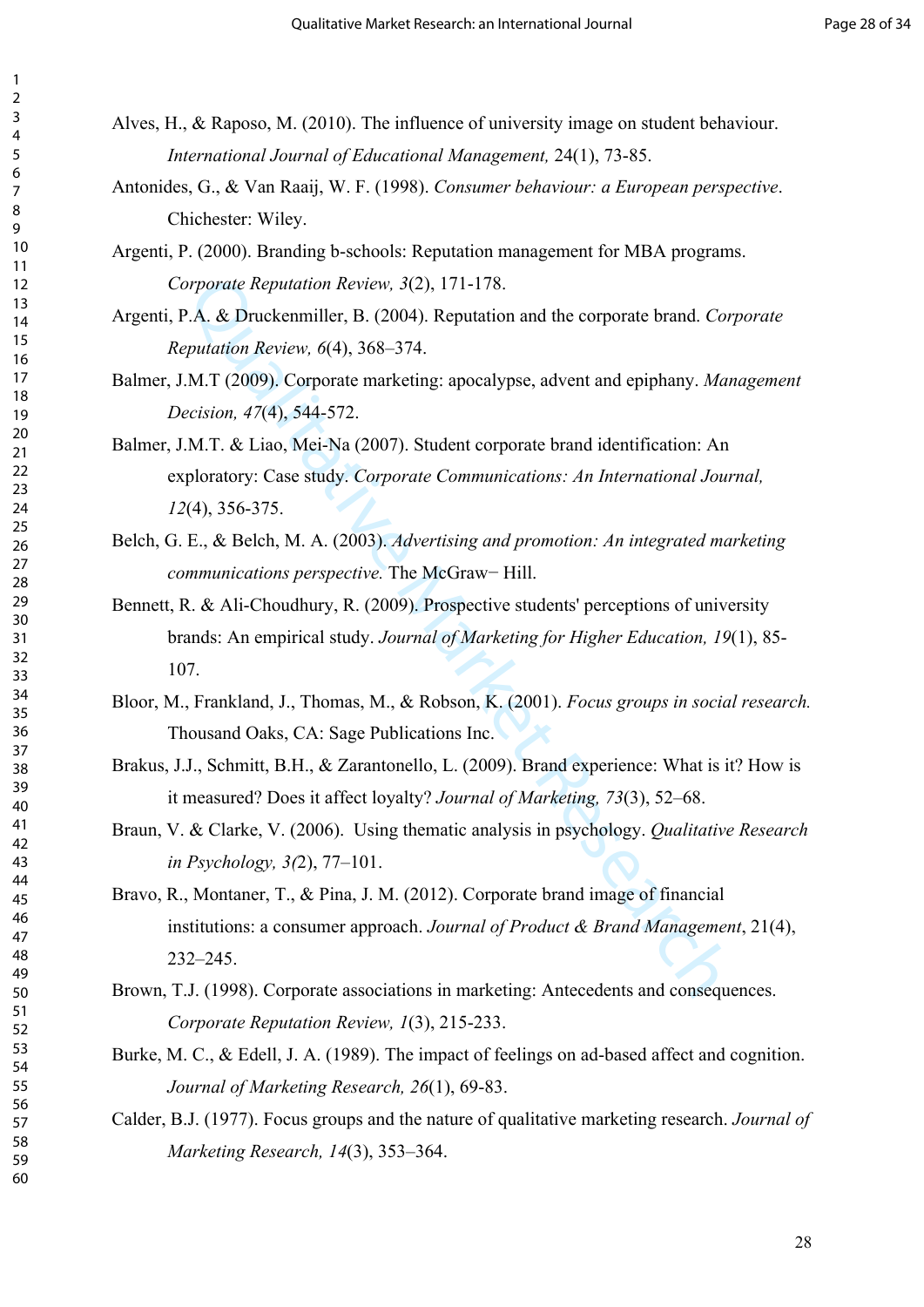- Canterbury, R. M. (2000). Higher education marketing: A challenge. *Journal of Marketing for Higher Education,* 9(3), 15-24.
- Churchill, G.A. (1979). A paradigm for developing better measures of marketing constructs. *Journal of Marketing Research, 16*(1), 64–73.
- Claes, R. & Heymans, M. (2008). HR professionals' views on work motivation and retention of older workers: A focus group study. *Career Development International, 13*(2), 95– 111.
- Curtis, T., Abratt, R. & Minor, W. (2009). Corporate brand management in higher education: The case of ERAU. *Journal of Product & Brand Management, 18*(6), 404 – 413.
- Da Silva, R.V. & Syed Alwi, S.F. (2008). Online brand attributes and offline corporate brand images: Do they differ? *Corporate Reputation Review, 10*(4), 217–244.
- Davies, G., Chun. R, Da Silva, R., & Roper, S. (2003). *Corporate Reputation and Competitiveness*. London: Routledge.
- Davies, G., Chun. R, Da Silva, R. & Roper, S. (2004). Corporate character scale to assess employee and customer views of organization reputation. *Corporate Reputation Review, 7*(2), 125-146.
- Folder workers: A focus group study. *Career Development International, 1*.<br>
1.<br>
Abratt, R. & Minor, W. (2009). Corporate brand management in higher e<br>
e case of ERAU. Journal of Product & Brand Management, 18(6), 404 –<br>
R Davies, G. & Chun, R. (2008). Projecting corporate character in the branding of business school In Melewar, T.C. (Eds), *Facets of Corporate Identity, Communication and Reputation* (pp. 163-177). UK: Routledge.
- Dean, D., Arroyo-Gamez, R. E., Punjaisri, K., & Pich, C. (2016). Internal brand co-creation: The experiential brand meaning cycle in higher education. *Journal of Business Research,* 69(8), 3041-3048.
- De Chernatony, L. (2002). Would a brand smell any sweeter by a corporate name? *Corporate Reputation Review, 5*(2/3), 114–132.
- Fern, E.F. (1982). The use of focus groups for idea generation: The effects of group size, acquaintanceship, and moderator on response quantity and quality. *Journal of Marketing Research, 19*(1), 1–13.
- Gillespie, A. & Cornish, F. (2010). Intersubjectivity: Towards a dialogical analysis. *Journal of Theory of Social Behaviour, 40*(1), 19–46.
- Goulding, C. (2005). Grounded theory, ethnography and phenomenology: A comparative analysis of three qualitative strategies for marketing research. *European Journal of Marketing, 39*(3/4), 294–308.
- Grönroos, C. (1984). A Service Quality Model and its Marketing Implications. *European Journal of Marketing, 18*(4), 36-44.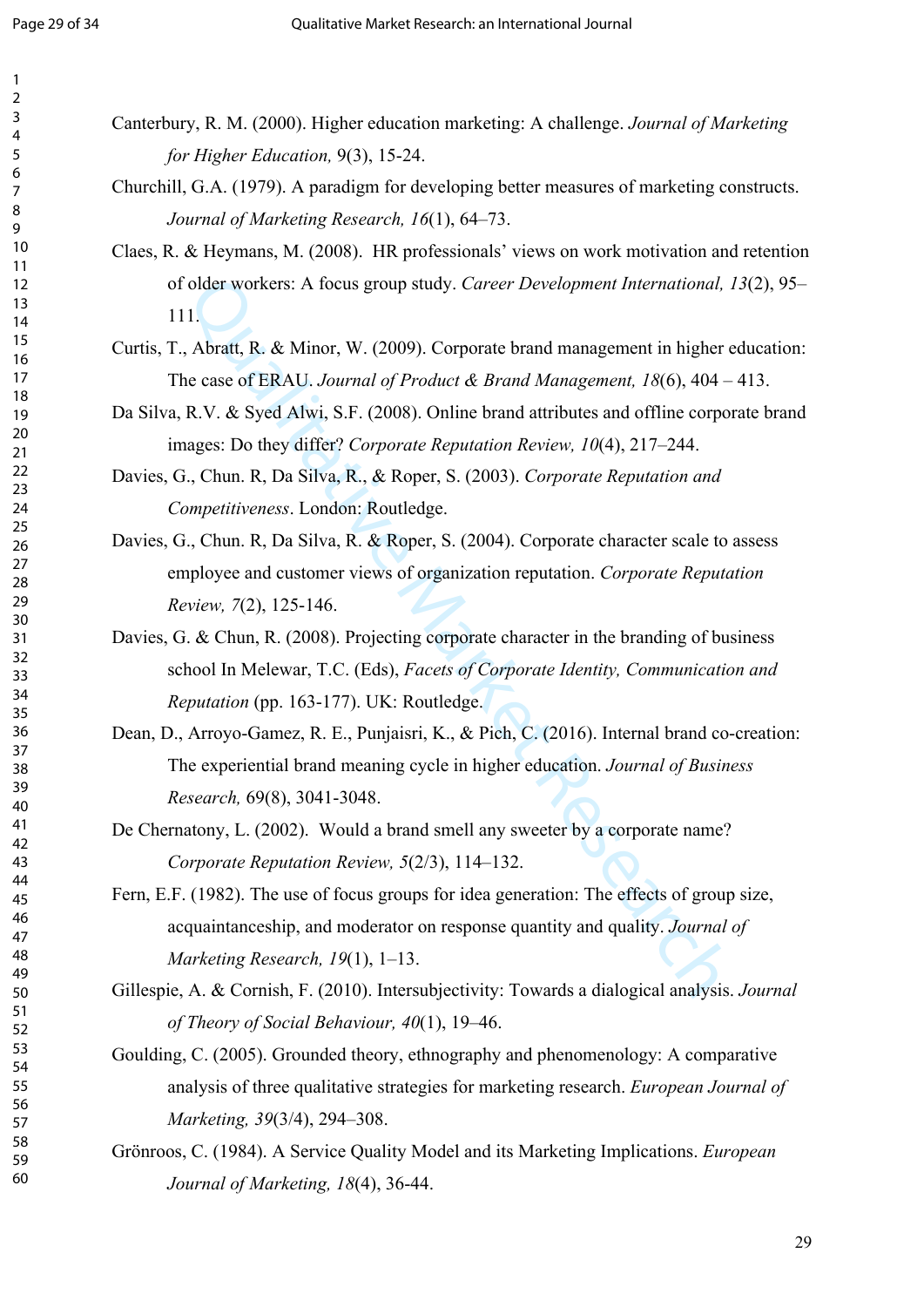Grönroos, C. (1990). Relationship approach to marketing in service contexts: the marketing and organizational behavior interface. *Journal of Business Research, 20*(1), 3-11.

- Hamzah, Z.L., Alwi, S.F.S. and Othman, M.N. (2014), Designing corporate brand experience in an online context: A qualitative insight, *Journal of Business Research*, 67(11), 2299-2310.
- Hatch, M.J., Schultz, M. and Williamson, J. (2003), Bringing the corporation into corporate branding, *European Journal of Marketing*, 37(7/8), 1041-64.
- Hemsley-Brown, J. & Goonawardana, S. (2007). Brand harmonization in the international higher education market. *Journal of Business Research, 60*(9), 942–948.
- J., Schultz, M. and Williamson, J. (2003), Bringing the corporation into conding, *European Journal of Marketing*, 37(7/8), 1041-64.<br>Brown, J. & Goonawardana, S. (2007). Brand harmonization in the intermedication market. Hemsley-Brown, J., Melewar, T.C., Nguyen, B., & Wilson, E.J. (2016). Exploring brand identity, meaning, image, and reputation (BIMIR) in higher education: A special section. *Journal of Business Research,* published online. doi:10.1016/j.jbusres.2016.01.016
- Hemsley-Brown, J. & Oplatka, I. (2006). Universities in a competitive global marketplace: A systematic review of the literature on higher education marketing. International *Journal of Public Sector Management, 19*(4), 316-338.
- Hemsley-Brown, J., & Oplatka, I. (2015). *Higher Education Consumer Choice.* London Palgrave Macmillan.
- Holdford, D. & Reinders, P. T. (2001). Development of an instrument to assess student perception of the quality of pharmaceutical education. *American Journal of Pharmaceutical Education, 65*(1), 125-131.
- Hsieh, H.F. & Shannon, S.E. (2005). Three approaches to qualitative content analysis. *Qualitative Health Research, 15*(9), 1277–1288.
- Ind, Nicholas (1977). *The Corporate Brand*. New York University Press. Washington Square, New York.
- Kamboj, S., & Rahman, Z. (2017). Understanding customer participation in online brand communities: Literature review and future research agenda. *Qualitative Market Research: An International Journal,* 20(3), 306-334.
- Keller, K.L. & Richey, K. (2006). The importance of corporate brand personality traits to a successful 21st century business. *Journal of Brand Management, 14*(1/2), 74–81.
- Kennedy, S.H., 1977. Nurturing corporate image. *European Journal of Marketing 11*(3), 120- 164.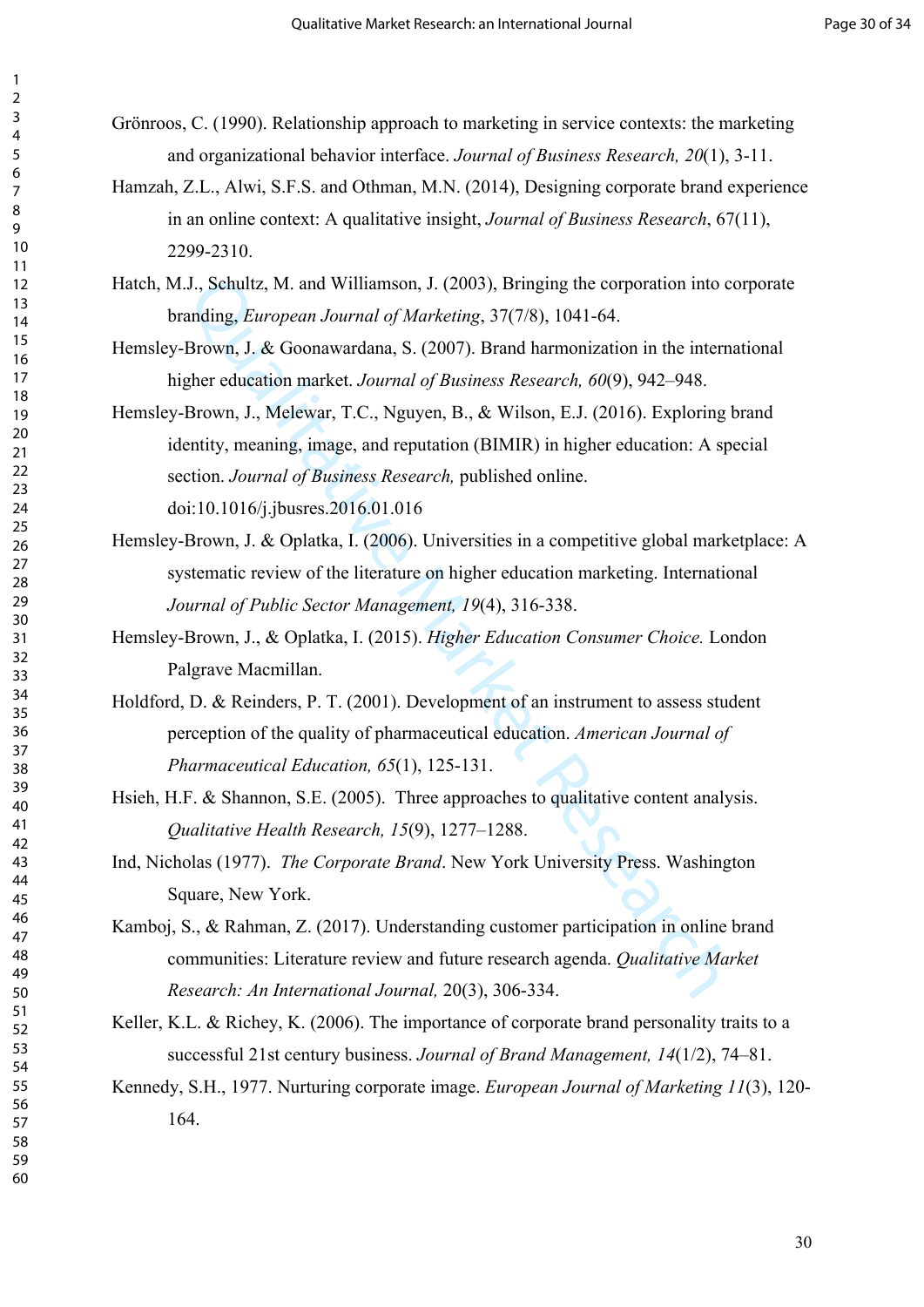- Khan, I., Rahman, Z., & Fatma, M. (2016). The concept of online corporate brand experience: an empirical assessment. *Marketing Intelligence & Planning*, 34(5), 711- 730.
	- Kidd, P.S. & Parshall, M.B. (2000). Getting the focus and the group: Enhancing analytical rigor in focus group research. *Qualitative Health Research, 10*(3), 293–308.
	- M., Storm-Versloot, M.N., Mank, A.P.M., Ubbink, D.T., Vermeulen, H., M.M., & Goossens, A. (2010). Factors influencing long-term adherence te eviously implemented hospital guidelines. *International Journal for Qualial Car* Knops, A.M., Storm-Versloot, M.N., Mank, A.P.M., Ubbink, D.T., Vermeulen, H., Bossuyt, P.M.M., & Goossens, A. (2010). Factors influencing long-term adherence to two previously implemented hospital guidelines. *International Journal for Quality in Health Care, 22(*5), 421–429.
	- Laros, F. & Steenkamp, J. (2005). Emotions in consumer behavior: A hierarchical approach. *Journal of Business Research, 58*(10), 1437–1445.
	- MacInnis, D.J. & Price, L.L. (1987). The role of imagery in information processing: Review and extensions. *Journal of Consumer Research, 13*(4), 473-491.
	- McEnally, M.R. & de Chernatony, L. (1999). The evolving nature of branding: Consumer and managerial considerations. *Academy of Marketing Science Review, 1999*(2), 1-24.
	- Melewar, T.C. & Akel, S. (2005). The role of corporate identity in the higher education sector: A case study. *Corporate Communications: An International Journal, 10*(1), 41-57.
	- Melewar, T.C. & Jenkins, E. (2002). Defining the corporate identity construct. Corporate brands: Literature review and research directions. *Marketing Review, 11*(3), 205–225.
	- Melewar, T. C., & Akel, S. (2005). The role of corporate identity in the higher education sector: A case study. Corporate Communications: An International Journal, 10(1), 41- 57.
	- Melewar, T.C. & Nguyen, B. (2015). Five areas to advance branding theory and practice. *Journal of Brand Management, 21*(9), 758-769.
	- Morgan, D.L. (1996). Focus groups. *Annual Review Social, 22,* 129–152.
	- Morgan, D.L., & Spanish M.T. (1984). Focus groups: A new tool for qualitative research. *Qualitative Sociology, 7(*3), 253–270.
	- Morrison, S. & Crane, F.G. (2007). Building the service brand by creating and managing an emotional brand experience. *Journal of Brand Management, 14,* 410–421.
	- Nam, J., Ekinci, Y., & Whyatt, G. (2011). Brand equity, brand loyalty and consumer satisfaction. *Annals of tourism Research,* 38(3), 1009-1030.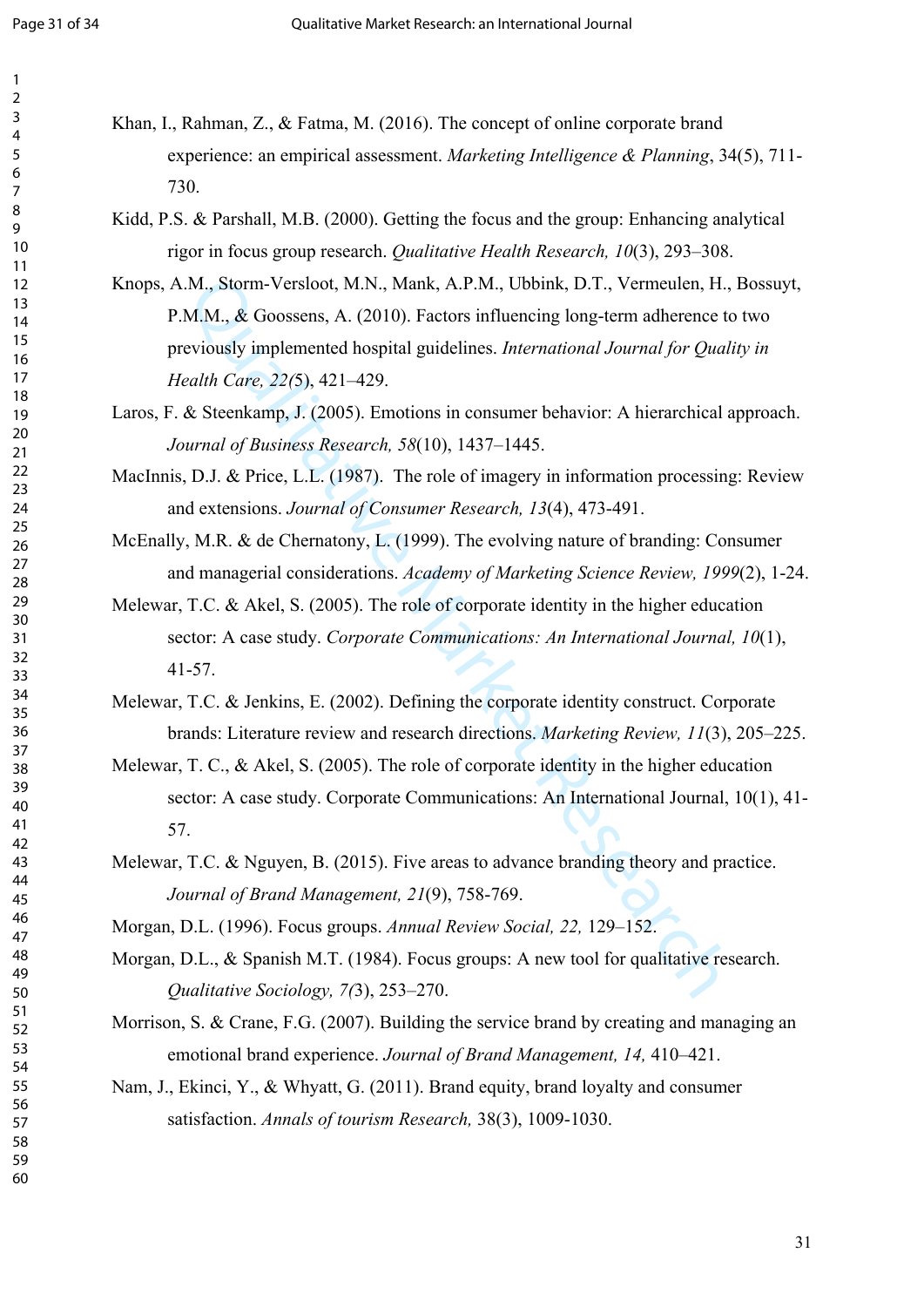Nguyen, H. & Leblance, G. (2001). Image and reputation of higher education institutions in students' retention decision. *International Journal of Educational Management,*  (6), 303-311

- Nguyen, B., Yu, X., Melewar, T.C., and Hemsley-Brown, J. (2016). Brand ambidexterity and commitment in higher education: An exploratory study. *Journal of Business Research.* doi:10.1016/j.jbusres.2016.01.026
- Nguyen, B., Melewar, T.C., and Hemsley-Brown, J. (2019), *Strategic Brand Management in Higher Education,* (Eds) Routledge, London, UK.
- Oliver, R.L. (1997). *Satisfaction: A Behavioral Perspective on the Consumer.* New York: McGraw-Hill.
- Parasuraman, A., Zeithaml, V.A., & Malhotra, A. (2005). e-SERVQUAL: A multiple-item scale for assessing electronic service quality. *Journal of Service Research, 7*(3), 213– 233.
- Patterson, M. (1999). Re-appraising the concept of brand image. *Journal of Brand Management, 6*(6), 409-426.
- Peter, P.J. & Olsen, C.J. (2008). *Consumer behavior and marketing strategy.* Boston MA: McGraw-Hill.
- Rauschnabel, P. A., Krey, N., Babin, B. J., & Ivens, B. S. (2016). Brand management in higher education: The University Brand Personality Scale. Journal of Business Research.
- Richard, M.O. & Toffoli, R. (2009). Language influence in responses to questionnaires by bilingual respondents: A test of the Whorfian hypothesis. *Journal of Business Research, 62*(10), 987–994.
- ssearch, doi:10.1016/j.jbusres.2016.01.026<br>
B., Melewar, T.C., and Hemsley-Brown, J. (2019), *Strategic Brand Managigher Education*, (Eds) Routledge, London, UK.<br>
L. (1997). *Satisfaction: A Behavioral Perspective on the C* Roper, S. (2004). *Corporate Branding: A Reputational Perspective in Business-to-Business Market.* Unpublished Doctoral Thesis, Manchester Business School, University of Manchester.
- Schmitt, B. (1999). Experiential marketing. *Journal of Marketing Management, 15*(1–3), 53– 67.
- Schmitt, B. (2009). The concept of brand experience. *Journal of Brand Management, 16*(7), 417–419.
- Shultz, M. & de Chernatony, L. (2002). Introduction the challenges of corporate branding. *Corporate Reputation Review, 5*(2/3), 105–112.
- Simões, C., & Dibb, S. (2001). Rethinking the brand concept: new brand orientation. *Corporate Communications: An International Journal*, 6(4), 217–224.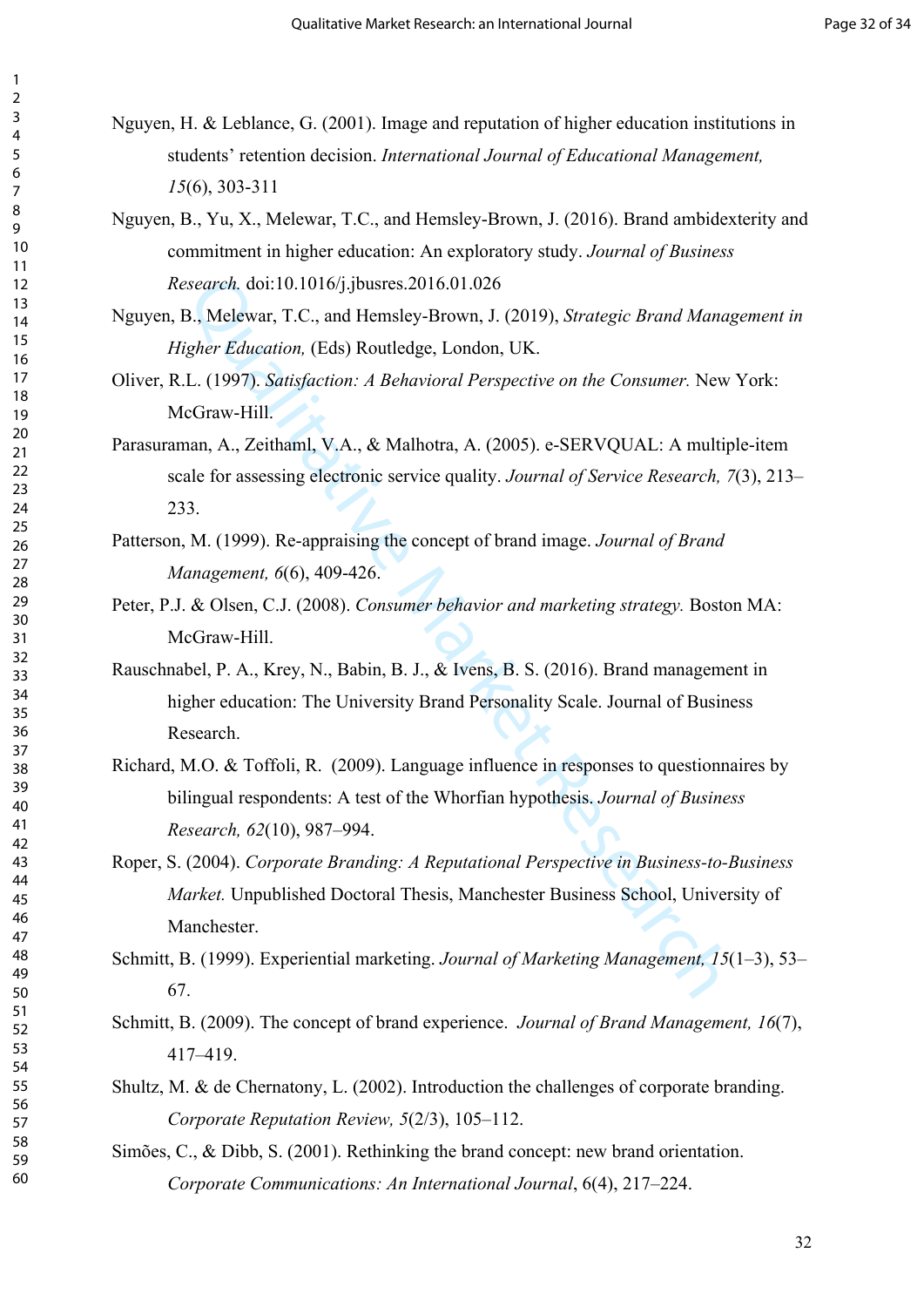| Syed Alwi, S. F., & Kitchen, P. J. (2014). Projecting corporate brand image and behavioral                                            |
|---------------------------------------------------------------------------------------------------------------------------------------|
| response in business schools: Cognitive or affective brand attributes?. Journal of                                                    |
| Business Research, 67(11), 2324-2336.                                                                                                 |
| Theus, K. T. (1993). Academic reputations: the process of formation and decay. Public                                                 |
| Relations Review, 19(3), 277-291.                                                                                                     |
| Tran, M. A., Nguyen, B., Melewar, T. C., & Bodoh, J. (2015). Exploring the corporate image                                            |
| formation process. Qualitative Market Research: An International Journal, 18(1), 86-<br>114.                                          |
| Tu, Y. T., Wang, C. M., & Chang, H. C. (2012). Corporate brand image and customer                                                     |
|                                                                                                                                       |
| satisfaction on loyalty: An empirical study of Starbucks coffee in Taiwan. Journal of                                                 |
| Social and Development Sciences, 3(1), 24-32.                                                                                         |
| UKCISA (2018) https://www.ukcisa.org.uk/Research--Policy/Statistics/International-student-                                            |
| statistics-UK-higher-education                                                                                                        |
| Van den Bosch, A.L.M., De Jong, M.D.T., & Elving, W.J.L. (2006). Managing corporate                                                   |
| visual identity – exploring the difference between manufacturing and service, and                                                     |
| profit-making and nonprofit organizations. Journal of Business Communication,                                                         |
| $43(2)$ , 138-157.                                                                                                                    |
| Vidaver-Cohen, D. (2007). Beyond the rankings: A conceptual framework for business                                                    |
| school research. Corporate Reputation Review, 10(4), 278-304.                                                                         |
| Yang, H. P., & Mutum, D. S. (2015). Electronic word-of-mouth for university selection:                                                |
| Implications for academic leaders and recruitment managers. Journal of General                                                        |
| Management, 40(4), 23-44.                                                                                                             |
| Yuille, J.C. & Catchpole, M.J. (1977). The role of imagery in models of cognition. Journal of<br>Mental Imagery, $1(1)$ , $171-180$ . |
|                                                                                                                                       |
| Zeithaml, V.A., Berry, L.L. & Parasuraman, A. (1996). The behavioral consequences of                                                  |
| service quality. Journal of Marketing, 60(2), 31-46.                                                                                  |
|                                                                                                                                       |
|                                                                                                                                       |
|                                                                                                                                       |
|                                                                                                                                       |
|                                                                                                                                       |
|                                                                                                                                       |
|                                                                                                                                       |